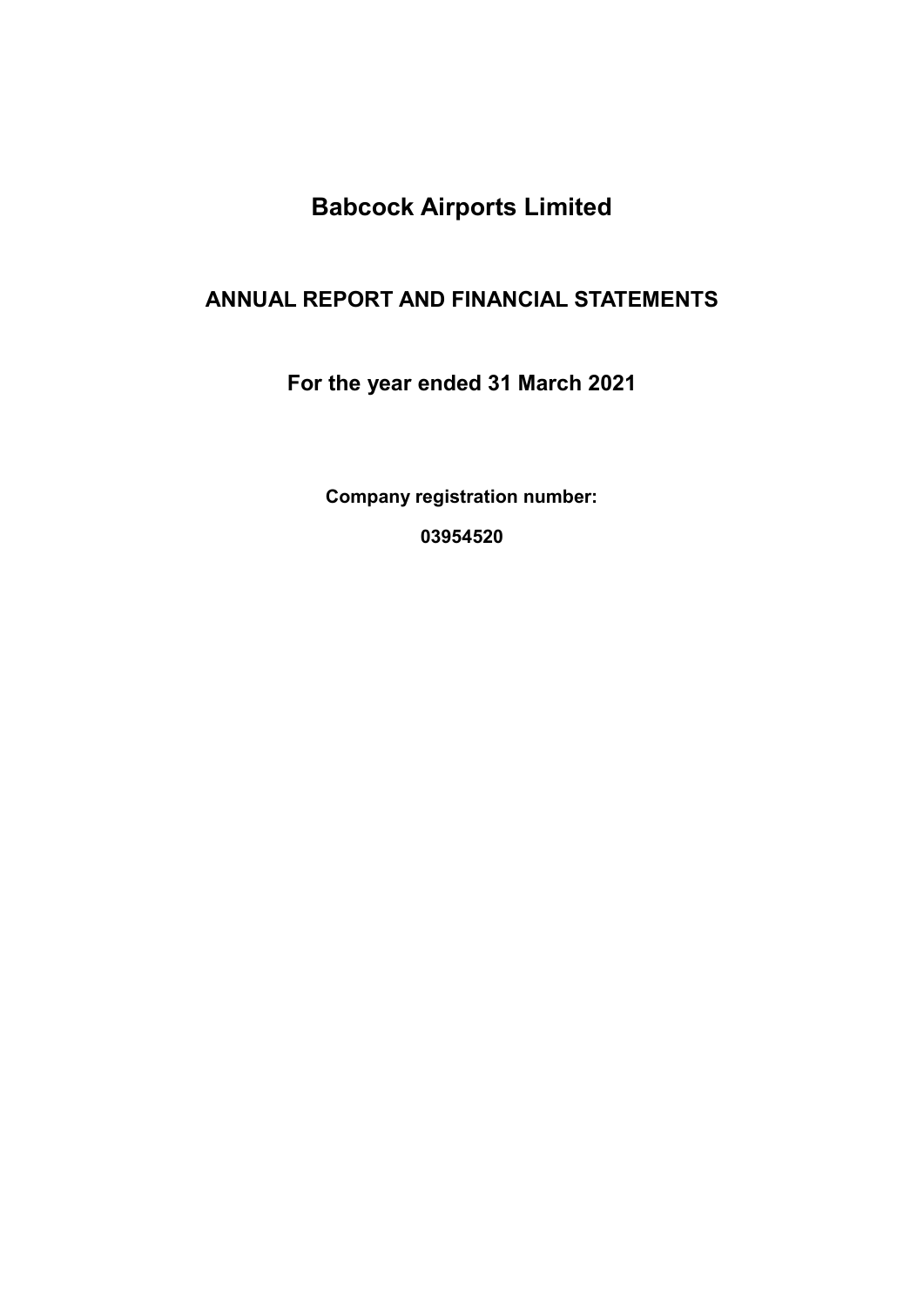## Directors and advisors

## Current directors

Spicer, C J L Urquhart, I S Parker, J R

## Company Secretary

Babcock Corporate Secretaries Limited

## Registered Office

33 Wigmore Street London W1U 1QX

## Independent auditors

PricewaterhouseCoopers LLP Chartered Accountants and Statutory Auditors Savannah House 3 Ocean Way Southampton SO14 3TJ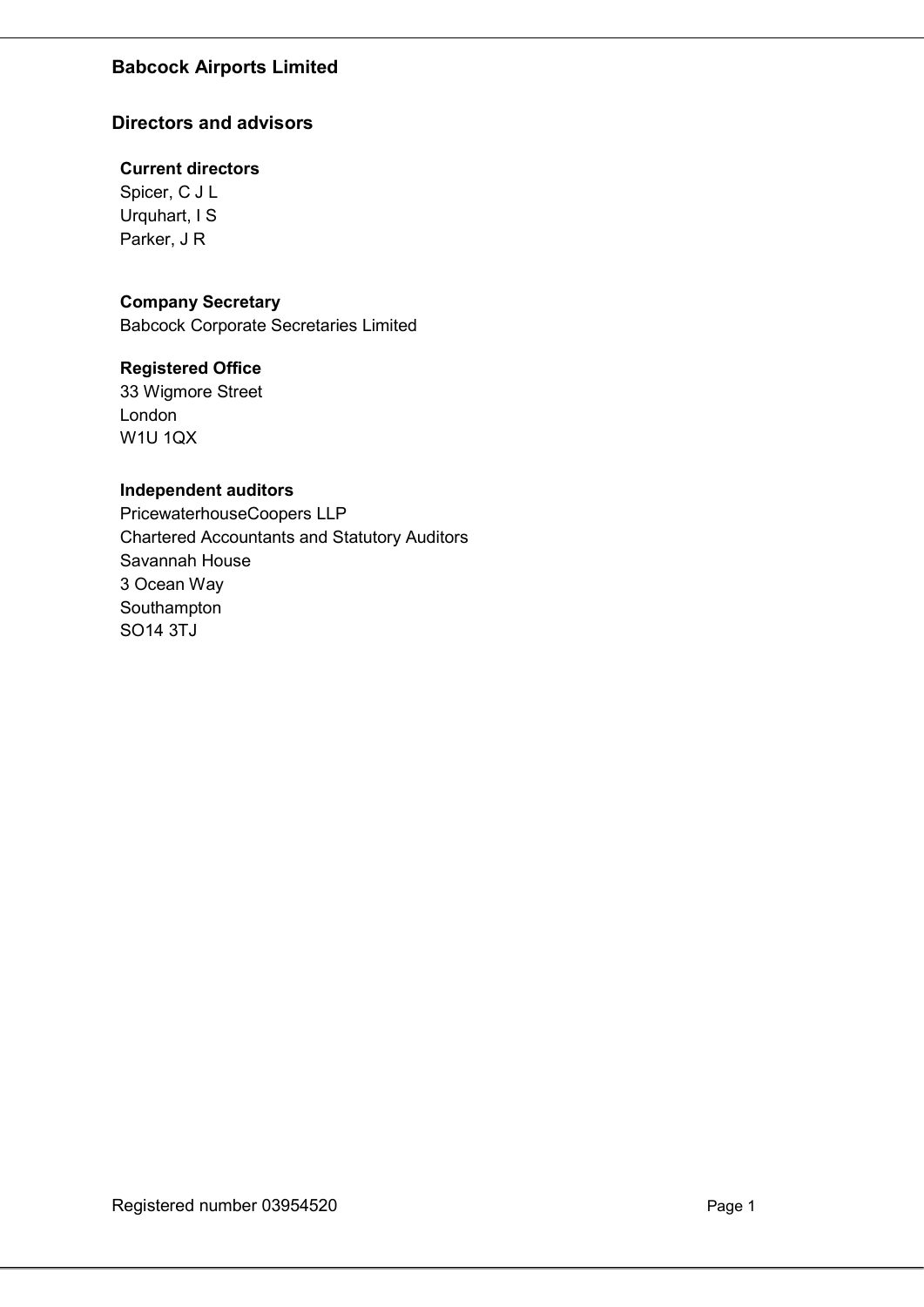## Strategic report

The directors present their Strategic report on the Company for the year ended 31 March 2021.

#### Principal activities

The Company provides support services operations in the Airports sector. Services range from the formulation of solutions through to detailed design, project management, commissioning, operation and maintenance.

### Review of the business

|                                          | 2021<br>£'000 | 2020<br>£'000 |
|------------------------------------------|---------------|---------------|
| Revenue<br>Profit for the financial year | 24,457 84,994 | 155 7,756     |

Over the course of the year, the Company's core business activities continued to perform in line with expectations.

The contract with Heathrow Airport Limited (HAL) for the operations and maintenance of the baggage handling facilities across the Heathrow campus ended on 31 October 2020. The Company will continue to operate existing project services from the formulation of solutions through to detailed design, project management and commissioning at a reduced level for the year ended 31 March 2022. The Company will be completing its current commitments on existing contracts through to October 2021 and will then cease trading.

Work across the Company's principle market of airports has greatly reduced since March 2020 due to the impact of the COVID-19 pandemic, with projects delayed and resource requirements greatly reduced. The bulk of operational staff in the Company have been designated as essential workers during the COVID-19 pandemic and therefore have continued to provide ongoing services and support to airports. The health and wellbeing of our staff has been our main concern and we have taken measures to ensure they can continue to work safely.

#### Financial position

The Company has increased total shareholders' funds to £17.5m (2020 £17.3m) as a result of the performance for the year. Cash and cash equivalents decreased to a liability of £1.7m at 31 March 2021 (2020 asset £9.7m) due to further amounts being advanced to other group companies during the year.

#### Principal risks and uncertainties

The management of the business and the execution of the Company's strategy are subject to a number of risks and uncertainties. These are managed through the operational review process supplemented at Group level by independent challenge and review by the Group Risk Manager and the Audit and Risk Committee. The key risks and uncertainties affecting the Company are considered to be the resource requirements due to Covid and the completion of remaining projects. A number of the Company's long term contracts are ceasing from October 2021. The directors manage these risks by meeting on a regular basis to discuss these risks.

Further discussion of these risks and uncertainties, in the context of the Group as a whole and including the expected impact of COVID-19 is provided on pages 84 to 95 of the annual report of Babcock International Group PLC, which does not form part of this report.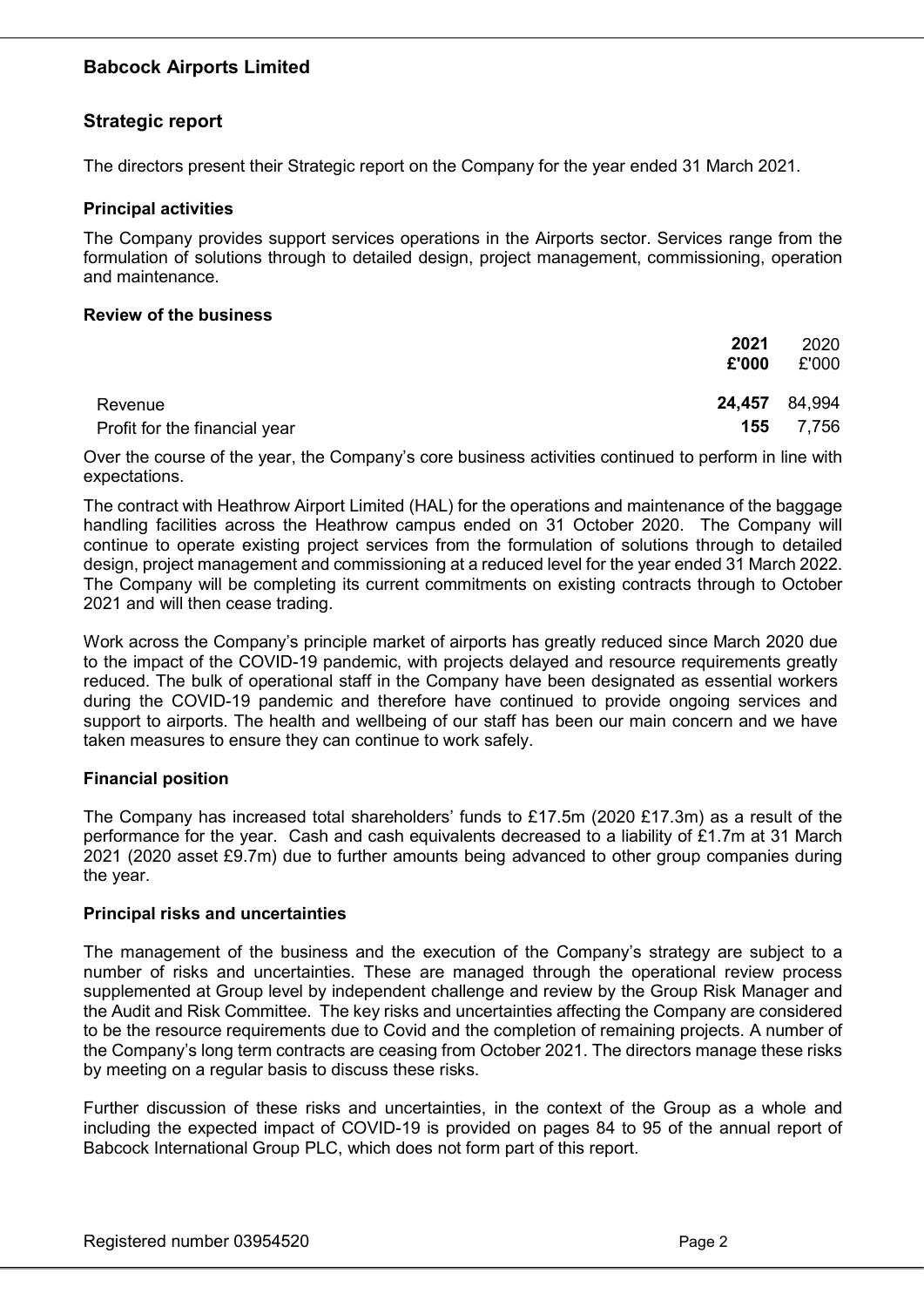### Strategic report (continued)

#### Future developments and going concern

The Company will continue to operate existing project services from the formulation of solutions through to detailed design, project management and commissioning at a reduced level for the following financial year. The Company will be completing its current commitments on existing contracts and will then cease trading. As such, the Company is winding down its operations and will be liquidated, therefore the financial statements have been prepared on a basis other than going concern. As a result, all assets have been valued at their realisable value, which has not resulted in any material change compared to their carrying value on a going concern basis. The Company had no fixed assets or long term creditors which required reclassification to current assets and liabilities as the assets will continue to be utilised through to the completion of the existing contracts. As at the year end, there is a significant net asset balance available to cover all liabilities and it is expected that all current liabilities will be paid. No further material liabilities are expected to arise from the completion of the remaining contracts and liquidation.

#### Key performance indicators

The Company's activities are managed on a divisional basis. For this reason, the Company's directors believe that analysis using key performance indicators for the Company is not necessary or appropriate for an understanding of the development, performance or position of the Company. The growth and performance of Land, a sector of Babcock International Group PLC, which includes the Company, is discussed on pages 54 and 55 of the Group's annual report, which does not form part of this report.

#### S.172 (1) statement and stakeholder engagement

The directors have acted in a way that they consider, in good faith, to be most likely to promote the longterm success of the Company for the benefit of the Shareholders as a whole while having regard for all stakeholders. Stakeholder engagement is managed in accordance with Group policies and procedures which are discussed on pages 58, 59, 79 and 114 to 116 of the annual report of Babcock International Group PLC, which does not form part of this report.

The disclosure in the Group annual report considered all relevant factors for the Company, in particular the Company's engagement with its customers and employees. During the year, regular and frequent engagement continued with HAL to ensure effective operational running of Heathrow Airport contract and exit of the contract.

On behalf of the board

 $\sqrt{l}$ 

J R Parker **Director** 

21 January 2022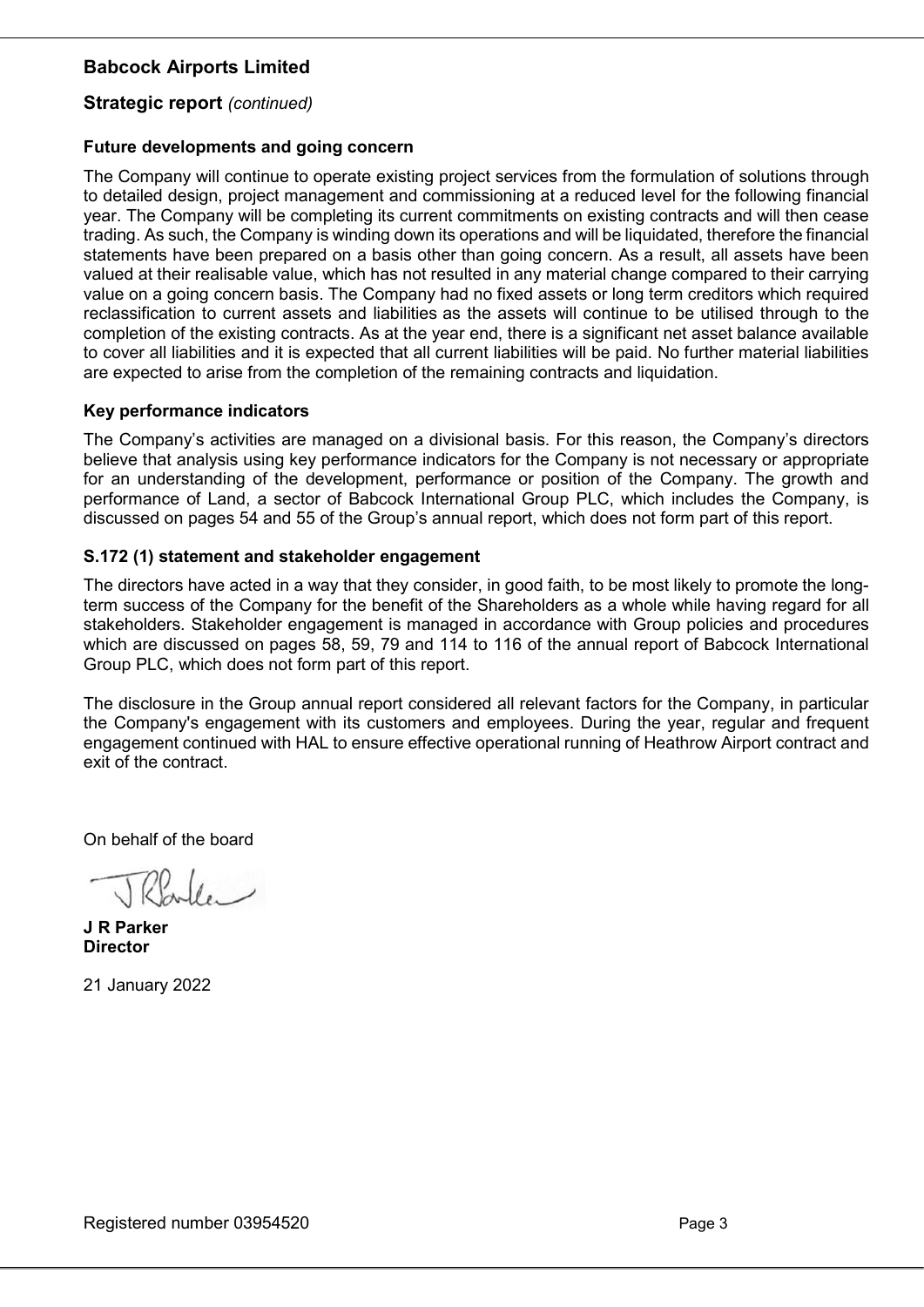## Directors' report

The directors present their report and the audited financial statements of the Company for the year ended 31 March 2021.

### Dividends

No dividends were declared and paid during the year (2020: £nil was declared and paid).

#### Future developments

Information on the future developments of the Company can be found in the Strategic report on page 3.

#### Financial risk management

The Company's operations expose it to a variety of financial risks that include the effects of changes in price risk, credit risk, liquidity risk and interest rate risk. The Company has in place a risk management programme that seeks to limit adverse effects on the financial performance of the Company by monitoring levels of debt finance and the related finance costs.

Given the size of the Company, the directors have not delegated the responsibility of monitoring financial risk management to a sub-committee of the board. The policies set by the board of directors of Babcock International Group PLC are implemented by the Group and Company's finance departments. The department has a policy and procedures manual that sets out specific guidelines to allow it to manage interest rate risk, credit risk and circumstances where it would be appropriate to use financial instruments to manage these.

#### Price risk

The Company is exposed to price risk as a result of its operations. This risk is mitigated by specific functions which assess pricing in respect of both selling and procurement activities. The Company has no exposure to equity securities price risks as it holds no listed equity investments.

#### Credit risk

The Company has implemented policies that require appropriate credit checks on potential customers before sales are made. The Company also monitors existing customer accounts on an on-going basis and takes appropriate action where necessary to minimise any potential credit risk. Cash and bank balances are held with banks that have been assigned satisfactory credit ratings by international credit rating agencies.

#### Liquidity risk

The Company retains access to pooled cash resources to ensure it has sufficient available funds for operations. The Company also has access to longer term funding from its ultimate parent undertaking if required.

#### Interest rate cash flow risk

The Company has interest-bearing assets. Interest earned on cash balances accrues at a floating rate. The Company does not use derivative financial instruments to manage interest rate costs and, as such, no hedge accounting is applied.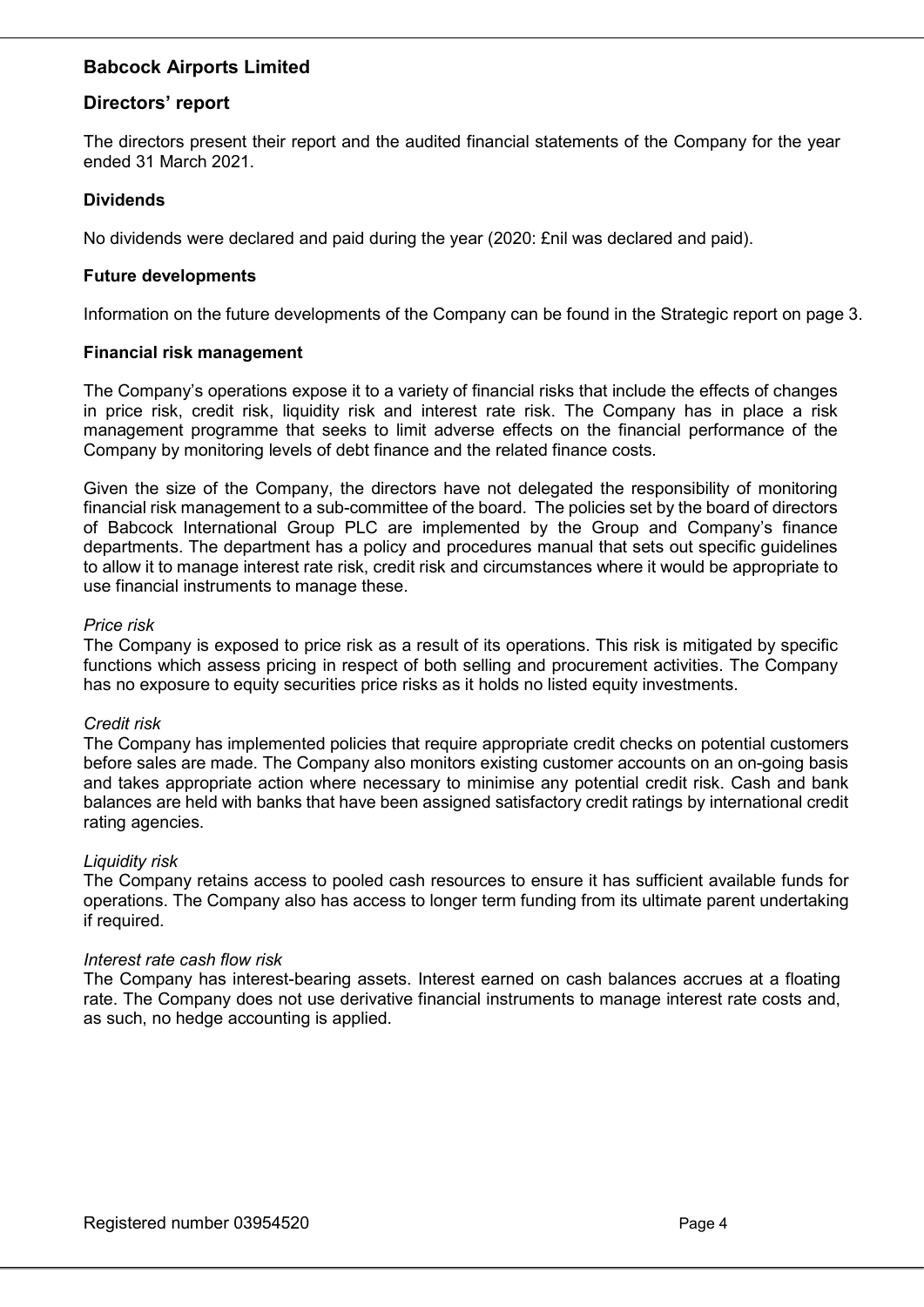## Directors' report (continued)

## **Directors**

The directors who held office during the year and up to the date of signing the annual report were as follows:

| (Resigned 28/06/2021                        |
|---------------------------------------------|
| (Resigned 03/08/2020)                       |
| (Resigned 31/10/2021)                       |
|                                             |
| (Resigned 03/02/2021)                       |
| (Appointed 03/08/2020, Resigned 08/12/2021) |
| (Appointed 03/02/2021)                      |
| (Appointed 08/12/2021)                      |
|                                             |

## Employment of disabled persons

Applications for employment by disabled persons are always fully considered, bearing in mind the respective aptitudes and abilities of the applicant concerned. In the event of members of staff becoming disabled, every effort is made to ensure that their employment with the Company continues and the appropriate training is arranged. It is the policy of the Company that the training, career development and promotion of a disabled person should, as far as possible, be identical to that of a person who does not suffer from a disability.

#### Employee involvement

Consultation with employees or their representatives has continued at all levels, with the aim of ensuring that their views are taken into account when decisions are made that are likely to affect their interests and that all employees are aware of the financial and economic performance of their business units and of the Company as a whole. Communication with all employees continues through the in-house newspaper and newsletters, briefing groups and the distribution of the annual report.

## Safety policy

The Company recognises the promotion of health and safety at work as an important objective. It is Company policy to take steps to ensure, as far as reasonably practical, the health, safety and welfare of the employees of the Company.

#### Research and development

The Company commits resources to research and development to the extent management considers reasonable for the evolution and development of the business.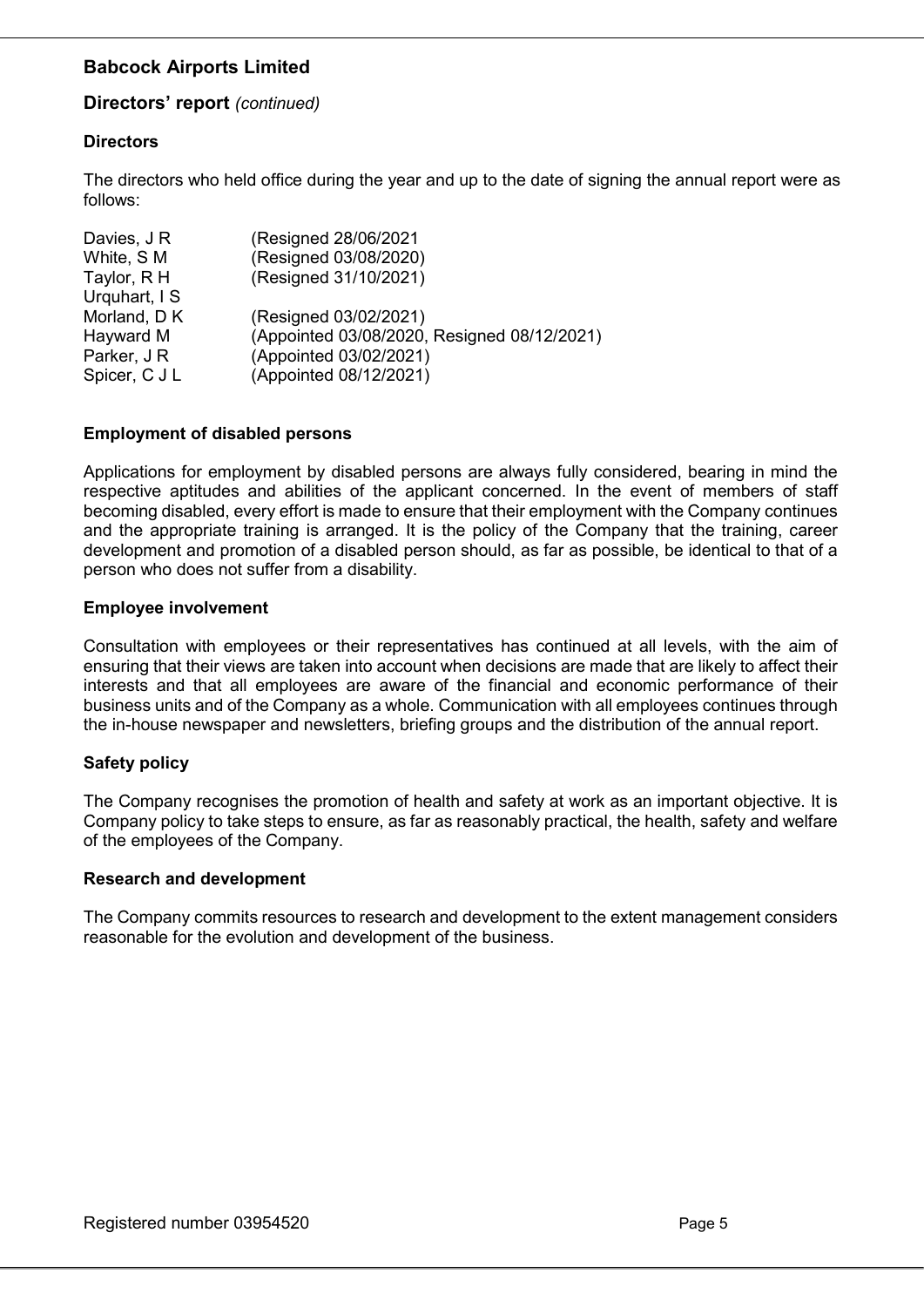## Directors' report (continued)

## Environment

The Company recognises its responsibility to minimise, so far as reasonably possible, the potential for adverse impacts from its operations. It aims to achieve the highest standards in environmental management and seeks accreditation to appropriate standards where appropriate.

The Company has developed and implemented an environmental policy to ensure that the impact of its activities on the environment is limited to the minimum practicable level.

#### Statement of directors' responsibilities in respect of the financial statements

The directors are responsible for preparing the Annual report and the financial statements in accordance with applicable law and regulation.

Company law requires the directors to prepare financial statements for each financial year. Under that law the directors have prepared the financial statements in accordance with United Kingdom Generally Accepted Accounting Practice (United Kingdom Accounting Standards, comprising FRS 101 "Reduced Disclosure Framework", and applicable law).

Under company law, directors must not approve the financial statements unless they are satisfied that they give a true and fair view of the state of affairs of the company and of the profit or loss of the company for that period. In preparing the financial statements, the directors are required to:

- select suitable accounting policies and then apply them consistently;
- state whether applicable United Kingdom Accounting Standards, comprising FRS 101 have been followed, subject to any material departures disclosed and explained in the financial statements;
- make judgements and accounting estimates that are reasonable and prudent; and
- prepare the financial statements on the going concern basis unless it is inappropriate to presume that the company will continue in business (see note 2).

The directors are responsible for safeguarding the assets of the company and hence for taking reasonable steps for the prevention and detection of fraud and other irregularities.

The directors are also responsible for keeping adequate accounting records that are sufficient to show and explain the company's transactions and disclose with reasonable accuracy at any time the financial position of the company and enable them to ensure that the financial statements comply with the Companies Act 2006.

## Directors' confirmations

In the case of each director in office at the date the directors' report is approved:

- so far as the director is aware, there is no relevant audit information of which the company's auditors are unaware; and
- they have taken all the steps that they ought to have taken as a director in order to make themselves aware of any relevant audit information and to establish that the company's auditors are aware of that information.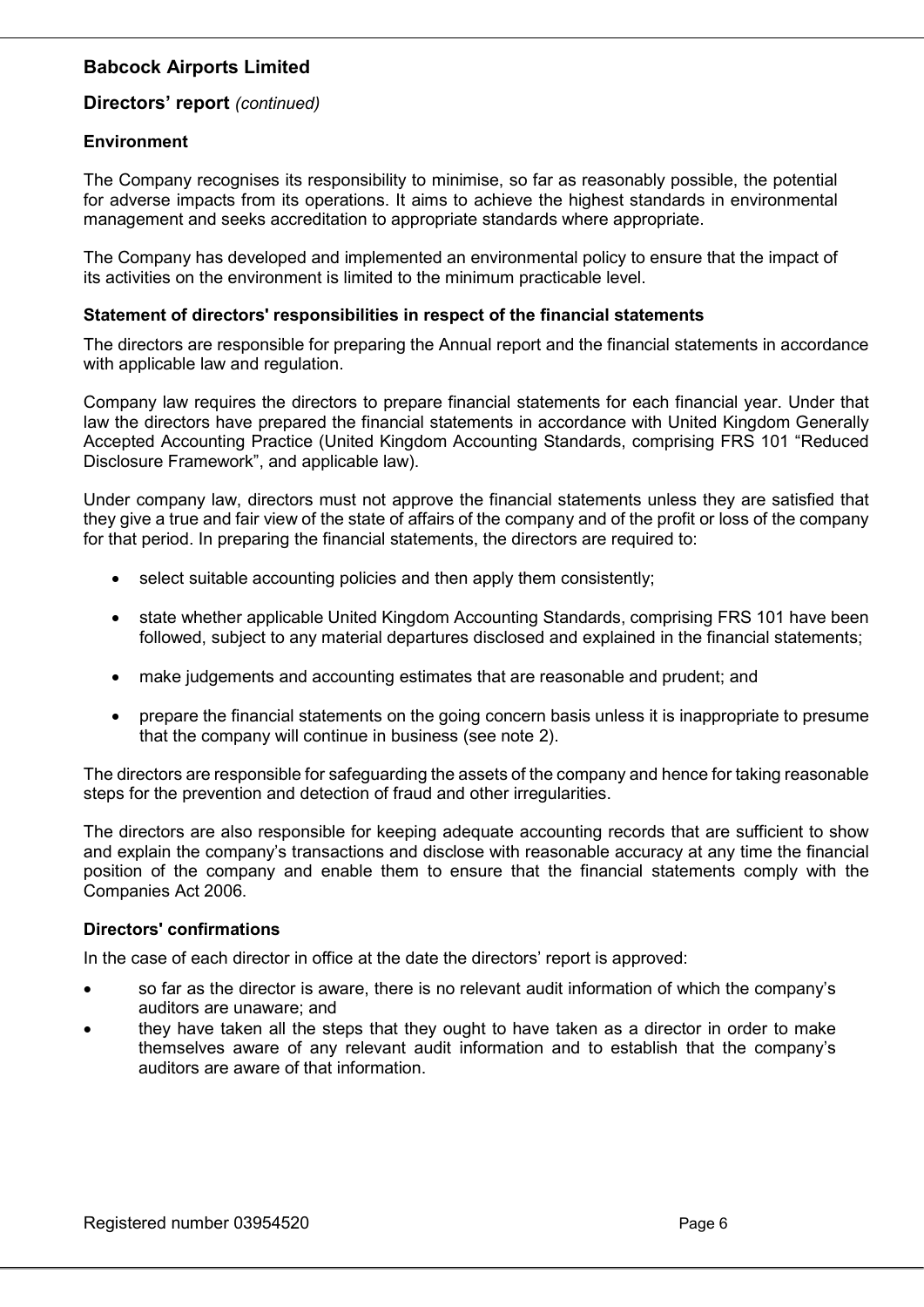### Directors' report (continued)

#### Statement of engagement with customers, employees, suppliers and others in a business relationship with the Company

The directors have regard to the need to foster the Company's business relationship with customers, employees, suppliers and others, and the effect of that regard, including on principal decisions taken by the Company during the financial year. Please refer to the Company's Section 172(1) statement in the Strategic Report.

#### Qualifying third party indemnity provisions

Babcock International Group PLC provides protections for directors of companies within the Group against personal financial exposure they may incur in their capacity as such. These include qualifying third party indemnity provisions (as defined by the Companies Act 2006) for the benefit of members of Babcock International Group PLC, including, where applicable, in their capacity as a director of the company and other companies within the Group. These indemnities came into force in 2012 and remain in force.

#### Appointment of auditors

PricewaterhouseCoopers LLP has now completed its final audit as external auditor. Deloitte LLP has been selected as the Company's external auditor for the financial year ending 31 March 2022 following shareholder approval at the Annual General Meeting of the ultimate parent, Babcock International Group PLC.

On behalf of the board

 $P_{\infty}$ le

J R Parker Director

21 January 2022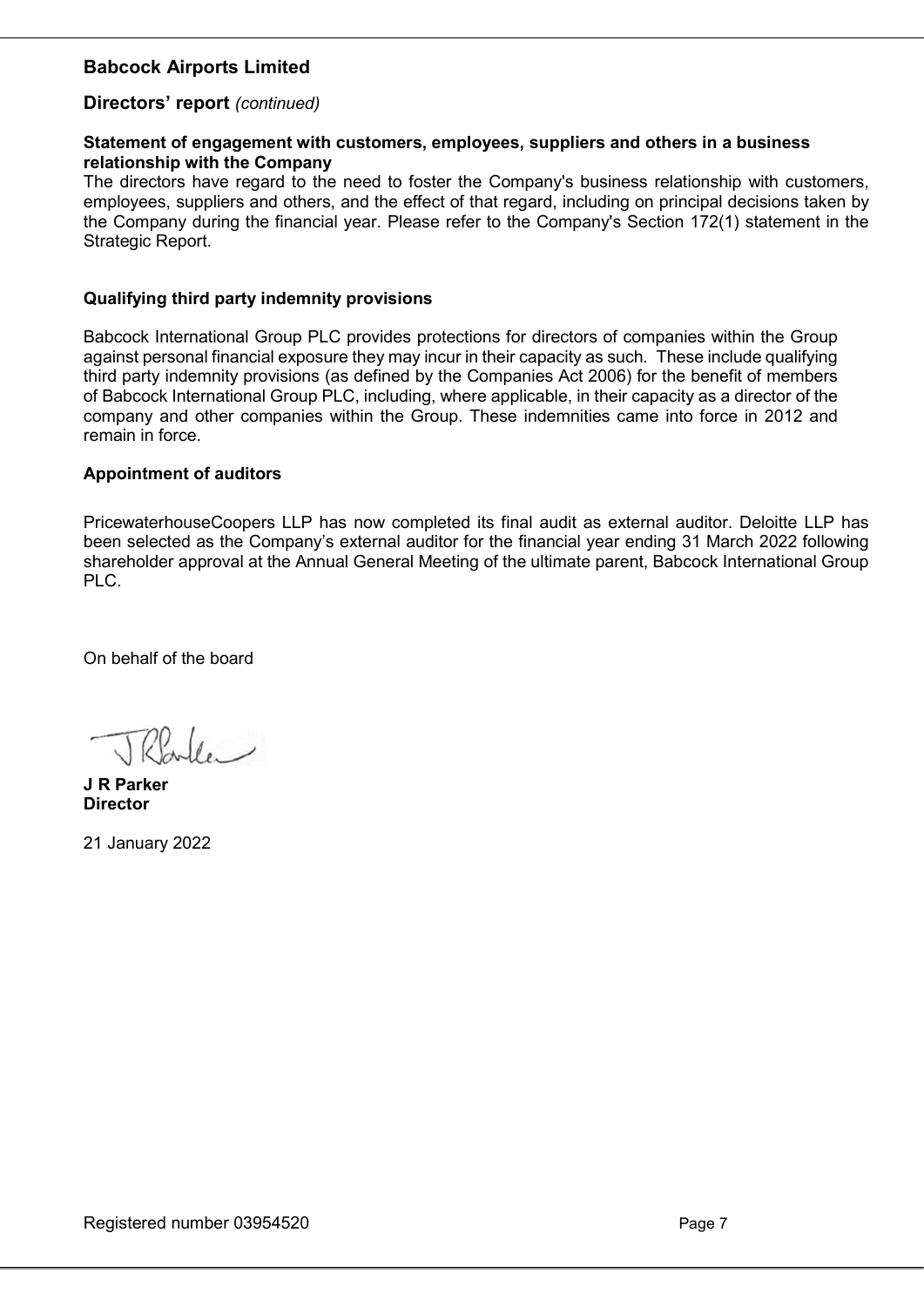## Independent auditors' report to the members of Babcock Airports Limited

# Report on the audit of the financial statements

#### Opinion

In our opinion, Babcock Airports Limited's financial statements:

- give a true and fair view of the state of the Company's affairs as at 31 March 2021 and of its profit for the year then ended;
- have been properly prepared in accordance with United Kingdom Generally Accepted Accounting Practice (United Kingdom Accounting Standards, comprising FRS 101 "Reduced Disclosure Framework", and applicable law); and
- have been prepared in accordance with the requirements of the Companies Act 2006.

We have audited the financial statements, included within the Annual Report and Financial Statements (the "Annual Report"), which comprise: the Statement of financial position as at 31 March 2021; the Income statement, the Statement of comprehensive income and the Statement of changes in equity for the year then ended; and the notes to the financial statements, which include a description of the significant accounting policies.

#### Basis for opinion

We conducted our audit in accordance with International Standards on Auditing (UK) ("ISAs (UK)") and applicable law. Our responsibilities under ISAs (UK) are further described in the Auditors' responsibilities for the audit of the financial statements section of our report. We believe that the audit evidence we have obtained is sufficient and appropriate to provide a basis for our opinion.

#### Independence

We remained independent of the Company in accordance with the ethical requirements that are relevant to our audit of the financial statements in the UK, which includes the FRC's Ethical Standard, and we have fulfilled our other ethical responsibilities in accordance with these requirements.

#### Emphasis of matter - financial statements prepared on a basis other than going concern

In forming our opinion on the financial statements, which is not modified, we draw attention to note 2 to the financial statements which describes the directors' reasons why the financial statements have been prepared on a basis other than going concern.

## Reporting on other information

The other information comprises all of the information in the Annual Report other than the financial statements and our auditors' report thereon. The directors are responsible for the other information. Our opinion on the financial statements does not cover the other information and, accordingly, we do not express an audit opinion or, except to the extent otherwise explicitly stated in this report, any form of assurance thereon.

In connection with our audit of the financial statements, our responsibility is to read the other information and, in doing so, consider whether the other information is materially inconsistent with the financial statements or our knowledge obtained in the audit, or otherwise appears to be materially misstated. If we identify an apparent material inconsistency or material misstatement, we are required to perform procedures to conclude whether there is a material misstatement of the financial statements or a material misstatement of the other information. If, based on the work we have performed, we conclude that there is a material misstatement of this other information, we are required to report that fact. We have nothing to report based on these responsibilities.

With respect to the Strategic report and Directors' report, we also considered whether the disclosures required by the UK Companies Act 2006 have been included.

Based on our work undertaken in the course of the audit, the Companies Act 2006 requires us also to report certain opinions and matters as described below.

#### Strategic report and Directors' report

In our opinion, based on the work undertaken in the course of the audit, the information given in the Strategic report and Directors' report for the year ended 31 March 2021 is consistent with the financial statements and has been prepared in accordance with applicable legal requirements.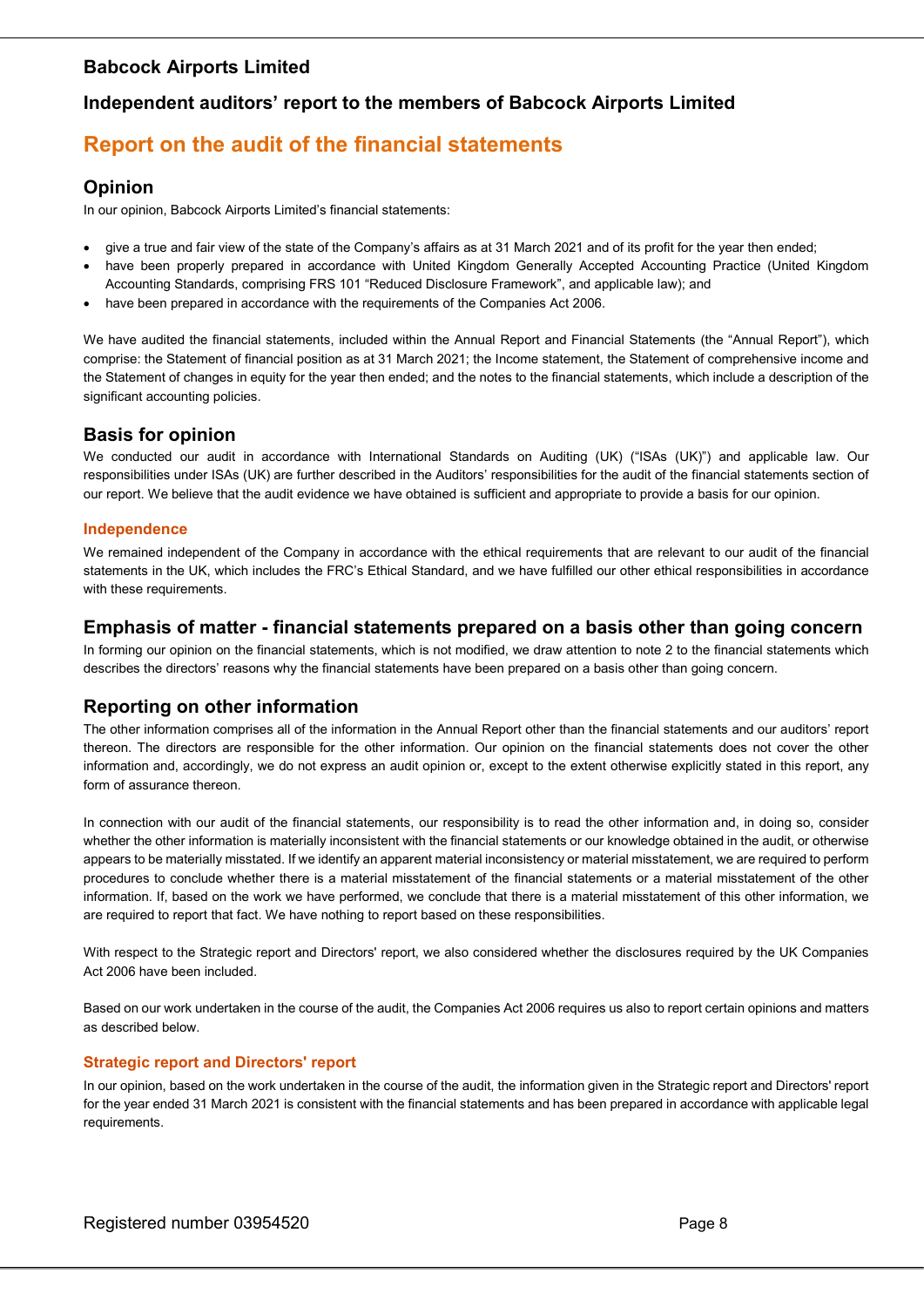## Independent auditors' report to the members of Babcock Airports Limited (continued)

In light of the knowledge and understanding of the Company and its environment obtained in the course of the audit, we did not identify any material misstatements in the Strategic report and Directors' report.

#### Responsibilities for the financial statements and the audit

#### Responsibilities of the directors for the financial statements

As explained more fully in the Statement of directors' responsibilities in respect of the financial statements, the directors are responsible for the preparation of the financial statements in accordance with the applicable framework and for being satisfied that they give a true and fair view. The directors are also responsible for such internal control as they determine is necessary to enable the preparation of financial statements that are free from material misstatement, whether due to fraud or error.

In preparing the financial statements, the directors are responsible for assessing the company's ability to continue as a going concern, disclosing, as applicable, matters related to going concern and using the going concern basis of accounting unless the directors either intend to liquidate the company or to cease operations, or have no realistic alternative but to do so.

#### Auditors' responsibilities for the audit of the financial statements

Our objectives are to obtain reasonable assurance about whether the financial statements as a whole are free from material misstatement, whether due to fraud or error, and to issue an auditors' report that includes our opinion. Reasonable assurance is a high level of assurance, but is not a guarantee that an audit conducted in accordance with ISAs (UK) will always detect a material misstatement when it exists. Misstatements can arise from fraud or error and are considered material if, individually or in the aggregate, they could reasonably be expected to influence the economic decisions of users taken on the basis of these financial statements.

Irregularities, including fraud, are instances of non-compliance with laws and regulations. We design procedures in line with our responsibilities, outlined above, to detect material misstatements in respect of irregularities, including fraud. The extent to which our procedures are capable of detecting irregularities, including fraud, is detailed below.

Based on our understanding of the Company and industry, we identified that the principal risks of non-compliance with laws and regulations related to employment law and regulation and UK tax legislation, and we considered the extent to which non-compliance might have a material effect on the financial statements. We also considered those laws and regulations that have a direct impact on the financial statements such as the Companies Act 2006. We evaluated management's incentives and opportunities for fraudulent manipulation of the financial statements (including the risk of override of controls), and determined that the principal risks were related to overstatement of revenue and profit through the use of journals or management bias in the recognition of accounting estimates. Audit procedures performed by the engagement team included:

- Discussions with management regarding known or suspected instances of non-compliance with laws and regulations and fraud.
- Challenged assumptions and judgements made by management in the recognition of accounting estimates, particularly in relation to accruals and provisions.
- Identified and tested a sample of journal entries, based on our risk assessment (relating to the potential overstatement of profit and revenue). As part of this testing we evaluated whether these entries were indicative of management error, bias or fraud.
- Incorporated elements of unpredictability into the audit procedures performed.
- Agreed the financial statement disclosures to supporting documentation to assess compliance with applicable laws and regulations.

There are inherent limitations in the audit procedures described above. We are less likely to become aware of instances of noncompliance with laws and regulations that are not closely related to events and transactions reflected in the financial statements. Also, the risk of not detecting a material misstatement due to fraud is higher than the risk of not detecting one resulting from error, as fraud may involve deliberate concealment by, for example, forgery or intentional misrepresentations, or through collusion.

A further description of our responsibilities for the audit of the financial statements is located on the FRC's website at: www.frc.org.uk/auditorsresponsibilities. This description forms part of our auditors' report.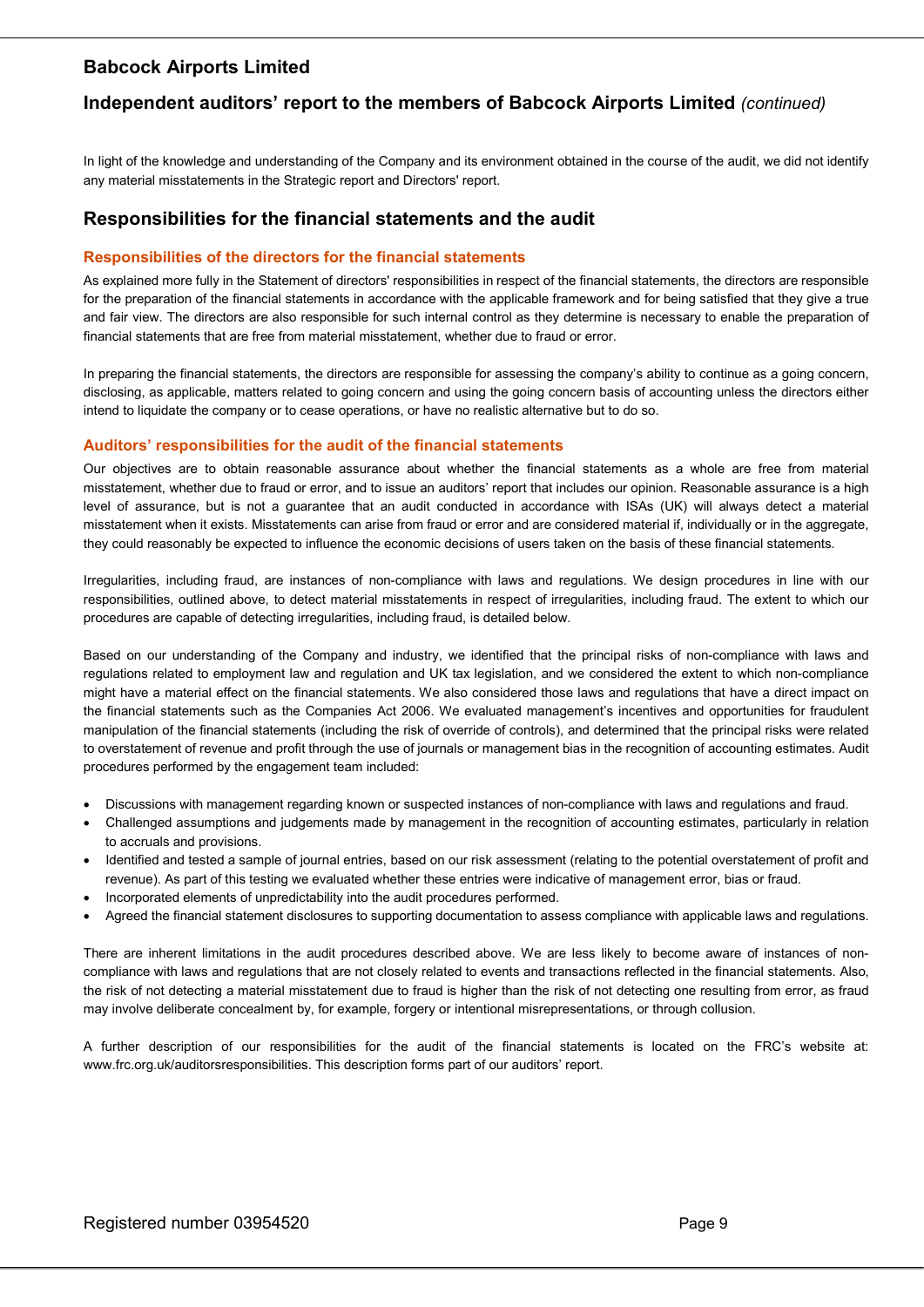## Independent auditors' report to the members of Babcock Airports Limited (continued)

#### Use of this report

This report, including the opinions, has been prepared for and only for the Company's members as a body in accordance with Chapter 3 of Part 16 of the Companies Act 2006 and for no other purpose. We do not, in giving these opinions, accept or assume responsibility for any other purpose or to any other person to whom this report is shown or into whose hands it may come save where expressly agreed by our prior consent in writing.

## Other required reporting

## Companies Act 2006 exception reporting

Under the Companies Act 2006 we are required to report to you if, in our opinion:

- we have not obtained all the information and explanations we require for our audit; or
- adequate accounting records have not been kept by the Company, or returns adequate for our audit have not been received from branches not visited by us; or
- certain disclosures of directors' remuneration specified by law are not made; or
- the financial statements are not in agreement with the accounting records and returns.

We have no exceptions to report arising from this responsibility.

ewig

Sasha Lewis (Senior Statutory Auditor) for and on behalf of PricewaterhouseCoopers LLP Chartered Accountants and Statutory Auditors Southampton

28 February 2022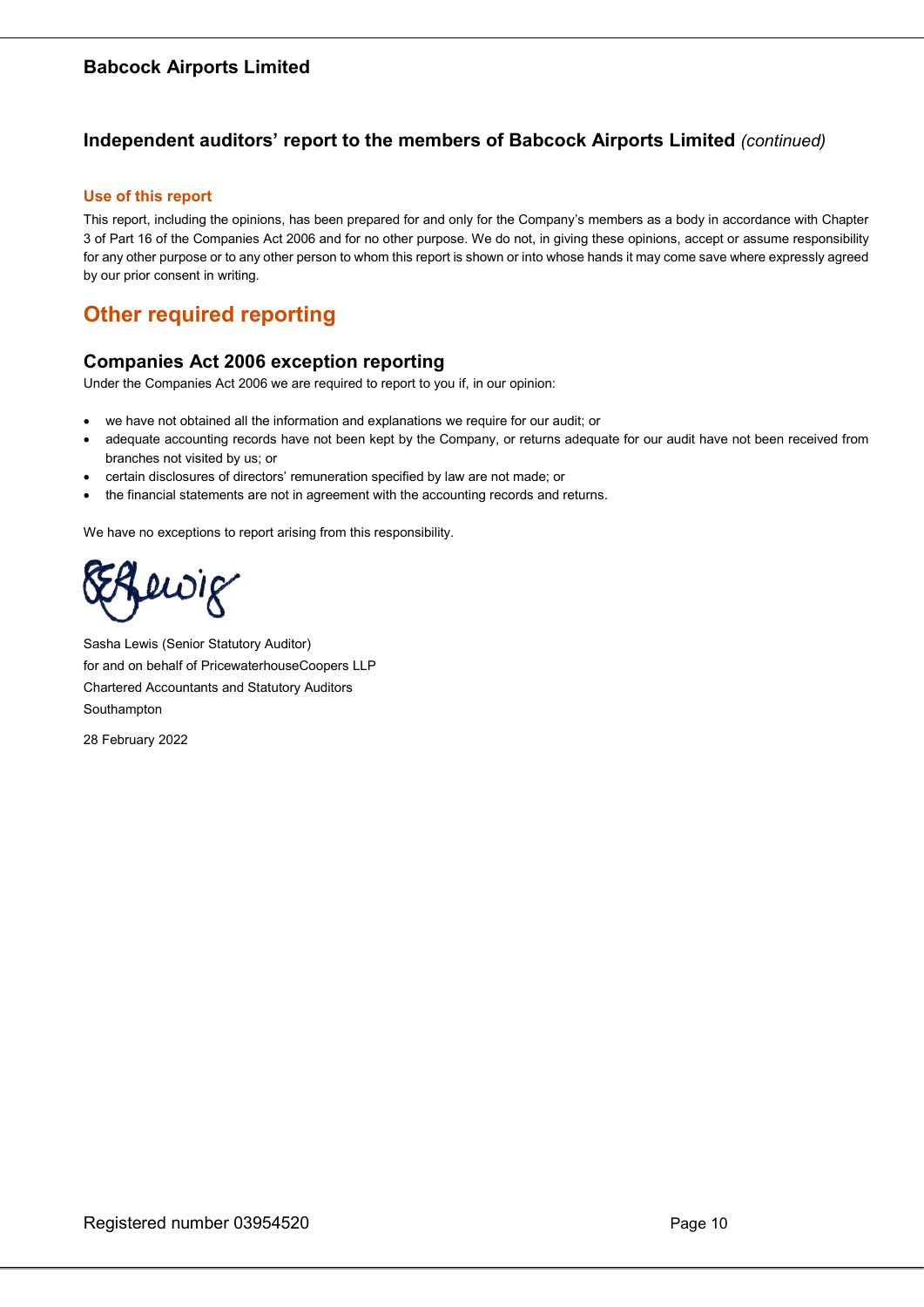#### Income statement

for the year ended 31 March 2021

|                                          | <b>Note</b>    | 2021      | 2020     |
|------------------------------------------|----------------|-----------|----------|
|                                          |                | £'000     | £'000    |
|                                          |                |           |          |
| <b>Revenue</b>                           | $\overline{4}$ | 24,457    | 84,994   |
| Cost of sales                            |                | (23, 382) | (73,429) |
| <b>Gross profit</b>                      |                | 1,075     | 11,565   |
| Administrative expenses                  |                | (600)     | (1,926)  |
| Grant income                             | 4              | 3,822     |          |
| <b>Exceptional costs</b>                 | 5              | (4, 202)  |          |
| <b>Operating profit</b>                  | 6              | 95        | 9,639    |
|                                          |                |           |          |
| Income from shares in group undertakings |                |           |          |
| Profit before interest and tax           |                | 95        | 9,639    |
| Finance income                           | 7              |           | 18       |
| Finance costs                            | $\overline{7}$ | (18)      | (66)     |
| Profit before income tax                 |                | 77        | 9,591    |
| Income tax credit/(expense)              | 11             | 78        | (1, 835) |
| Profit for the financial year            |                | 155       | 7,756    |

All of the above results derive from continuing operations (refer to further information in 'Future developments and going concern' section in the 'Strategic report').

## Statement of comprehensive Income

for the year ended 31 March 2021

|                                                                     | <b>Note</b> | 2021  | 2020     |
|---------------------------------------------------------------------|-------------|-------|----------|
|                                                                     |             | £'000 | £'000    |
| <b>Profit for the financial year</b>                                |             | 155   | 7,756    |
| Other comprehensive (expense)/ income:                              |             |       |          |
| Items that may be subsequently reclassified to income<br>statement: |             |       |          |
| Loss on re-measurement of net defined benefit asset                 | 25          |       | (5, 103) |
| Tax on net defined benefit obligation                               | 11          | ۰     | 907      |
| Total comprehensive income for the year                             |             | 155   | 3,560    |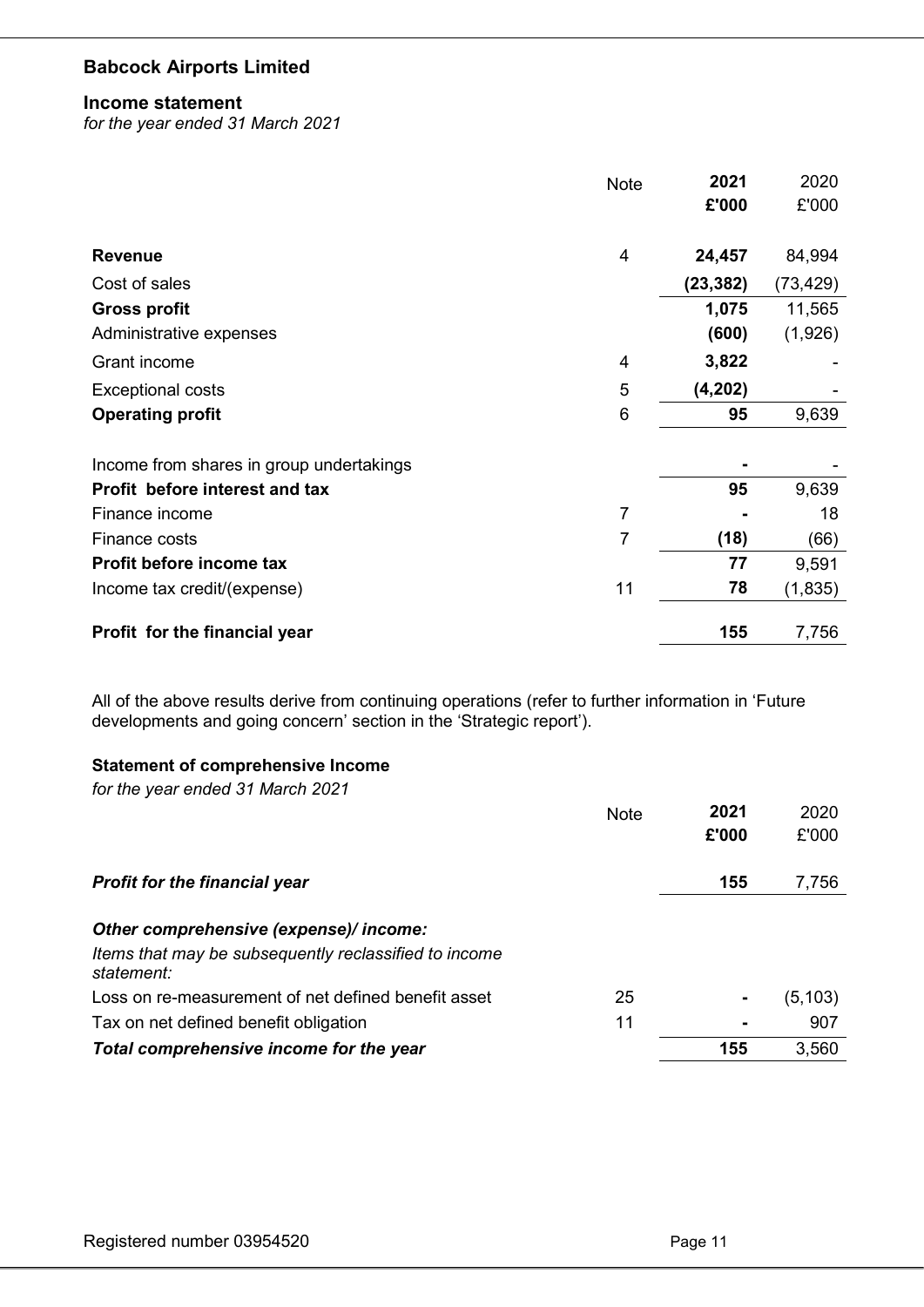| <b>Statement of financial position</b><br>as at 31 March 2021  |    | 2021<br>£'000 | 2020<br>£'000 |
|----------------------------------------------------------------|----|---------------|---------------|
| <b>Fixed assets</b>                                            |    |               |               |
| Tangible assets                                                | 12 |               | 454           |
| Right-of-use assets                                            | 13 | 9             | 332           |
| Investments in subsidiaries                                    | 14 | 17            | 17            |
|                                                                |    | 26            | 803           |
| <b>Current assets</b>                                          |    |               |               |
| Inventories                                                    | 15 |               | 7,531         |
| Trade and other receivables                                    | 16 | 34,814        | 25,861        |
| Cash and cash equivalents                                      |    |               | 9,684         |
|                                                                |    | 34,814        | 43,076        |
| <b>Current liabilities</b>                                     |    |               |               |
| Trade and other payables - amounts falling due within one year | 17 | (15, 497)     | (25, 566)     |
| Lease liabilities                                              | 18 | (10)          | (39)          |
| <b>Provisions for liabilities</b>                              | 19 | (1, 841)      | (644)         |
| <b>Net current assets</b>                                      |    | 17,466        | 16,827        |
| <b>Total assets less current liabilities</b>                   |    | 17,492        | 17,630        |
| <b>Non-current liabilities</b>                                 |    |               |               |
| Lease liabilities                                              | 18 |               | (293)         |
| <b>Net assets</b>                                              |    | 17,492        | 17,337        |
| <b>Equity</b>                                                  |    |               |               |
| Called up share capital                                        | 21 |               |               |
| Retained earnings                                              |    | 17,492        | 17,337        |
| <b>Total shareholders' funds</b>                               |    | 17,492        | 17,337        |

The notes on pages 14 to 39 are an integral part of these financial statements.

The financial statements on pages 11 to 39 were approved by the board of directors and authorised to issue on 21 January 2022 and signed on its behalf by:

TRaller

J R Parker **Director** 21 January 2022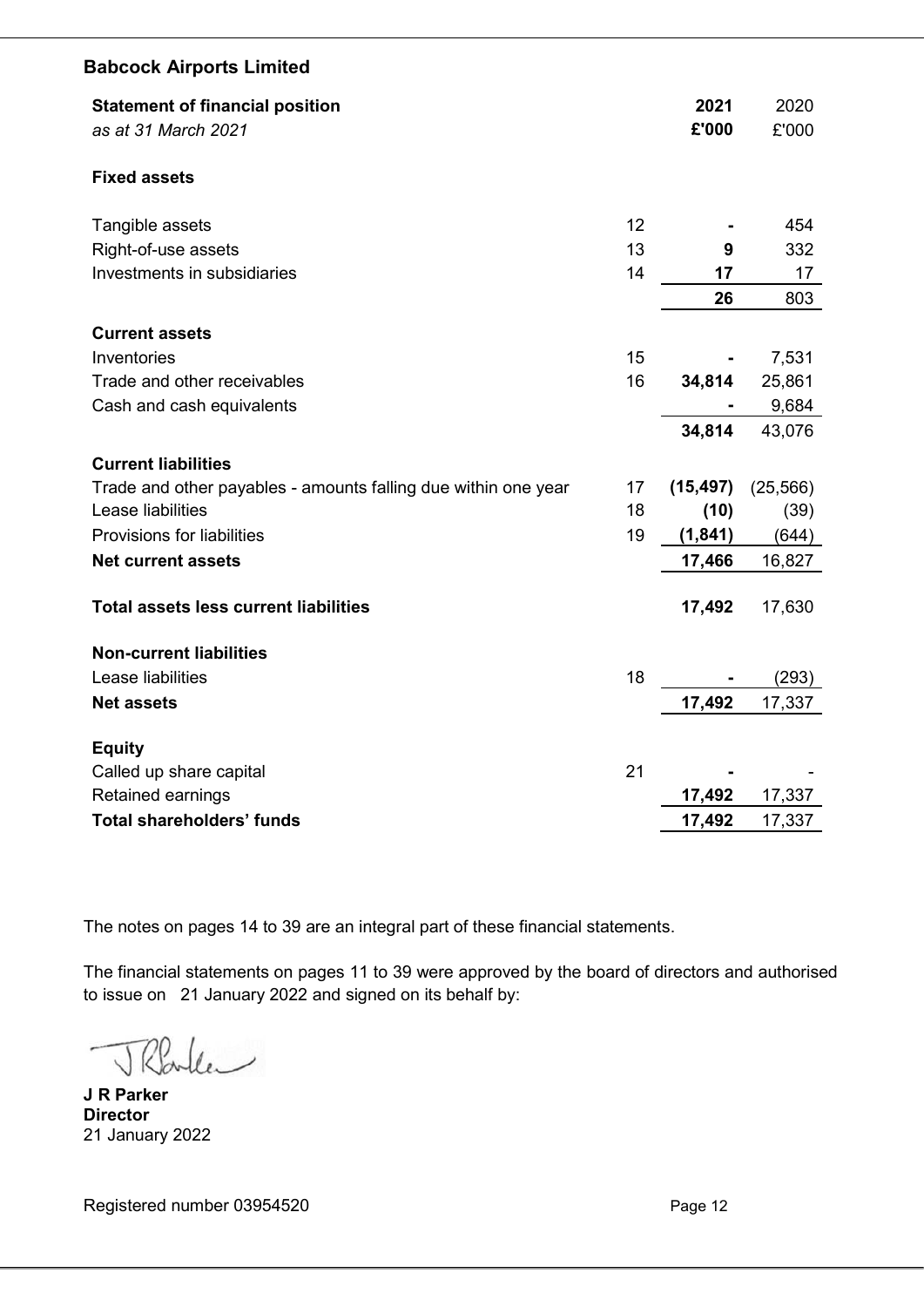## Statement of changes in equity

for the year ended 31 March 2021

|                                                              | Called-up<br>share<br>capital | <b>Retained</b><br>earnings | <b>Total</b><br><b>Shareholders'</b><br>funds |
|--------------------------------------------------------------|-------------------------------|-----------------------------|-----------------------------------------------|
|                                                              | £'000                         | £'000                       | £'000                                         |
| <b>Balance at 1 April 2019</b>                               |                               | 13,777                      | 13,777                                        |
| Profit for the financial year<br>Other comprehensive expense |                               | 7,756<br>(4, 196)           | 7,756<br>(4, 196)                             |
| <b>Balance at 31 March 2020</b>                              |                               | 17,337                      | 17,337                                        |
| Profit for the financial year<br>Other comprehensive expense |                               | 155                         | 155                                           |
| <b>Balance at 31 March 2021</b>                              |                               | 17,492                      | 17,492                                        |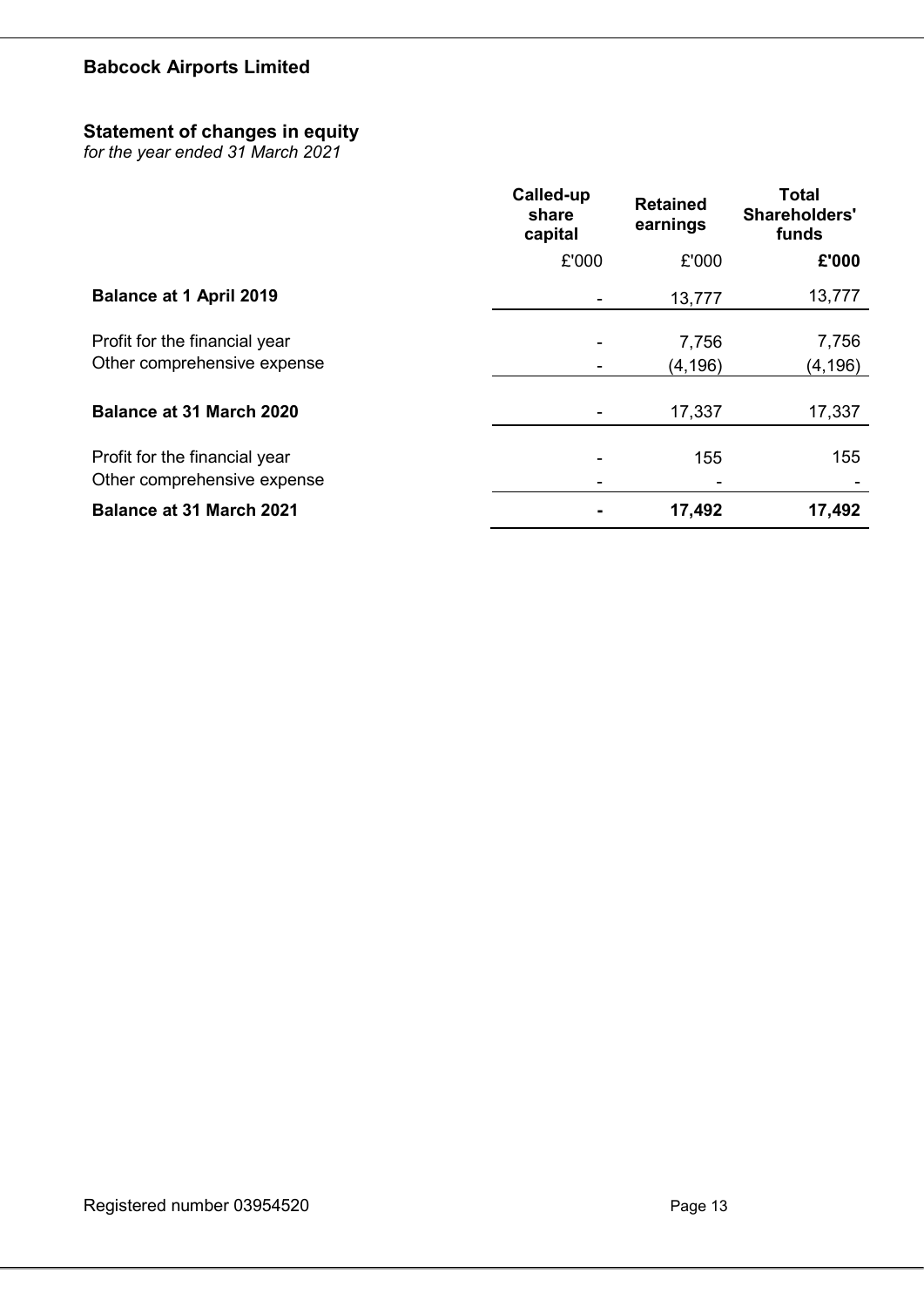## Notes to the financial statements

## 1 General information

Babcock Airports Limited is a private company limited by shares which is incorporated and domiciled in England, UK. The address of the registered Office is 33 Wigmore Street, London W1U 1QX.

## 2 Summary of significant accounting policies

The principal accounting policies applied in the preparation of these financial statements are set out below. These policies have been consistently applied to all the years presented.

## Adoption of new and revised standards

There are no amendments to accounting standards, or IFRIC interpretations that are effective for the year ended 31 March 2021 that have a material impact on the company's financial statements.

## Basis of preparation

The financial statements have been prepared in accordance with Financial Reporting Standard 101, 'Reduced Disclosure Framework' (FRS 101). The financial statements are prepared in sterling which is the functional currency of the Company and rounded to the nearest £'000.

The Company will be completing its current commitments on existing contracts and will then cease trading. As such, the Company is winding down its operations and will be liquidated and therefore the financial statements have been prepared on a basis other than going concern. As a result, all assets have been valued at their realisable value, which has not resulted in any material change compared to their carrying value on a going concern basis. The Company had no fixed assets or long term creditors which required reclassification to current assets and liabilities as the assets will continue to be utilised through to the completion of the existing contracts. As at the year end, there is a significant net asset balance available to cover all liabilities and it is expected that all current liabilities will be paid. No further material liabilities are expected to arise from the completion of the remaining contracts and liquidation.

The preparation of financial statements in conformity with FRS 101 requires the use of certain critical accounting estimates. It also requires management to exercise its judgement in the process of applying the Company's accounting policies. Areas involving a higher degree of judgement or complexity, or areas where assumptions and estimates are significant to the financial statements are disclosed in note 3.

The Company is a wholly owned subsidiary of Babcock Critical Assets Holdings LLP and of its ultimate parent, Babcock International Group PLC. It is included in the consolidated financial statements of Babcock International Group PLC which are publicly available. Therefore the Company is exempt by virtue of section 400 of the Companies Act 2006 from the requirement to prepare consolidated financial statements.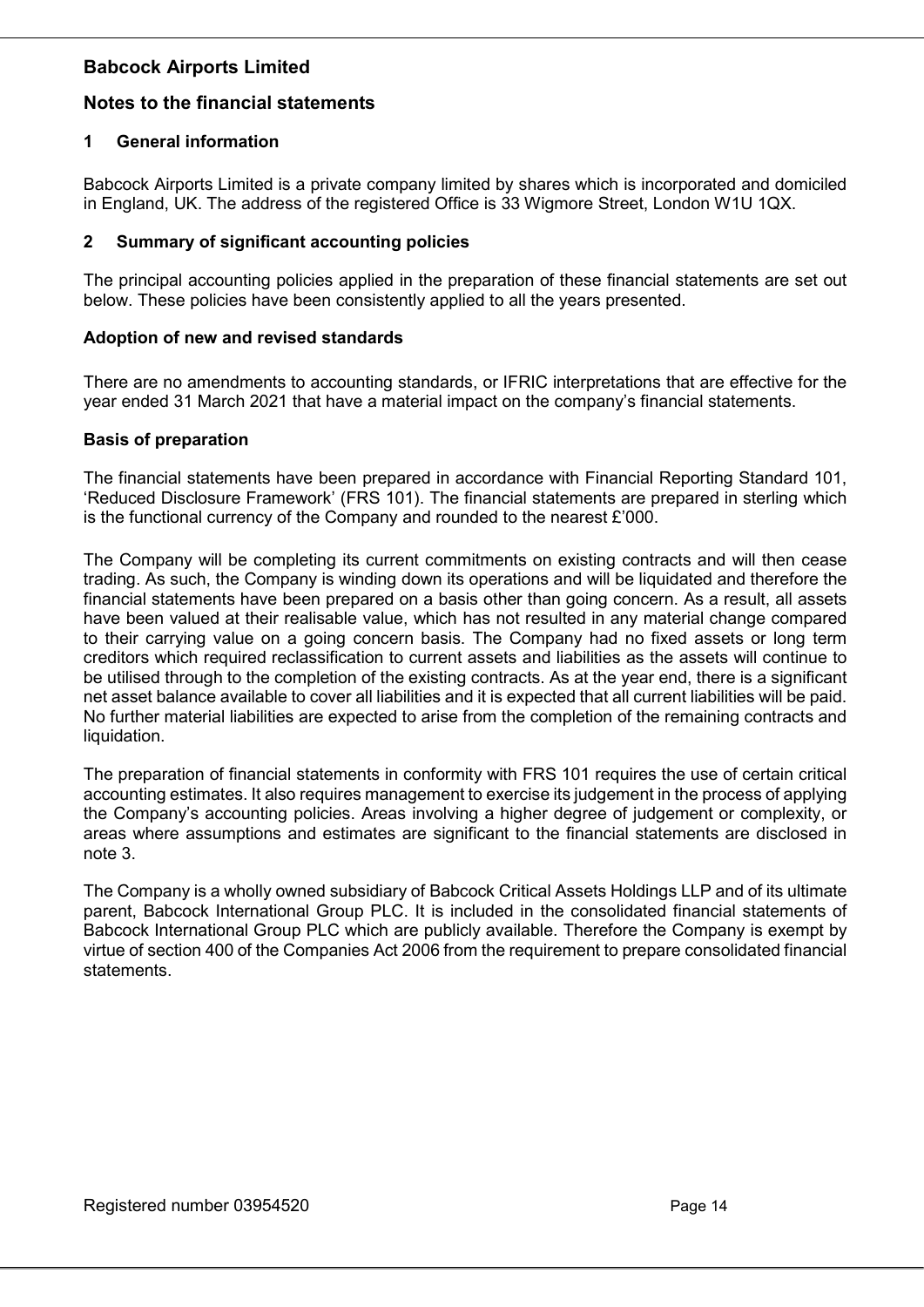## Notes to the financial statements (continued)

## 2 Summary of significant accounting policies (continued)

The following exemptions from the requirements of IFRS have been applied in the preparation of these financial statements, in accordance with FRS 101:

- a) Paragraphs 45(b) and 46 to 52 of IFRS 2, 'Share based payments'
- b) IFRS 7, 'Financial instruments: Disclosures'
- c) Paragraphs 91 to 99 of IFRS 13 'Fair value measurement' (disclosure of valuation techniques and inputs used for fair value measurement of assets and liabilities)
- d) Paragraph 38 of IAS 1, 'Presentation of financial statements' comparative information in respect of:
- paragraph 79(a) (iv) of IAS 1 Share capital and reserves;
- paragraph 73(e) of IAS 16 Property, plant and equipment;
- e) The requirements of the second sentence of paragraph 110 and paragraphs 113(a), 114, 115, 118, 119(a) to (c), 120 to 127 and 129 of IFRS 15 Revenue from Contracts with Customers.
- f) The requirements of paragraph 52, the second sentence of paragraph 89, and paragraphs 90, 91 and 93 of IFRS 16 Leases.
- g) The following paragraphs of IAS 1, 'Presentation of financial statements':
- 10(d), 10(f), 16, 38, 40, 111, and 134-136
- h) IAS 7, 'Statement of cash flows'
- i) Paragraph 30 and 31 of IAS 8 'Accounting policies, changes in accounting estimates and errors'
- j) Paragraph 17 of IAS 24, 'Related party transactions' in respect of key management compensation
- k) The requirements of IAS 24, 'Related party disclosures' to disclose related party transactions entered into between two or more members of a group.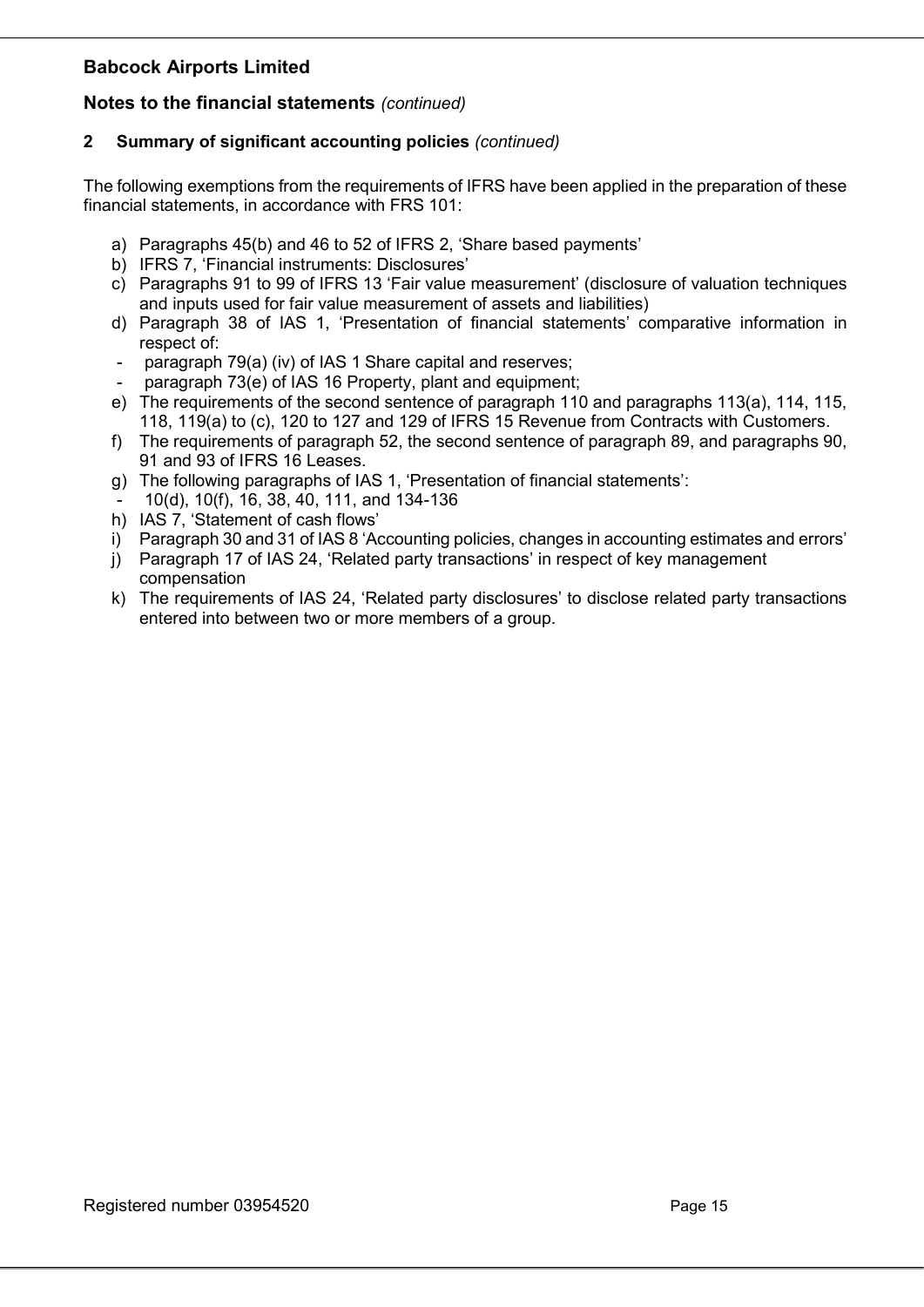## Notes to the financial statements (continued)

## 2 Summary of significant accounting policies (continued)

### Revenue

Revenue recognised represents income derived from contracts with customers for the provision of goods and services in the ordinary course of business. Revenue is recognised in line with IFRS 15, Revenue from Contracts with Customers. IFRS 15 requires the identification of performance obligations in contracts, allocation of the contract price to the performance obligations and recognition of revenue as performance obligations are satisfied.

#### (a) Performance obligations

Contracts are assessed to identify each promise to transfer either a distinct good or service or a series of distinct goods or services that are substantially the same and have the same pattern of transfer to the customer. Goods and services are distinct and accounted for as separate performance obligations if the customer can benefit from them either on their own or together with other resources readily available to the customer and they are separately identifiable in the contract. The integrated output nature of many of the goods and services provided by the Company can result in contracts with one performance obligation.

#### (b) Allocation of contract price to performance obligations

The contract price represents the amount of consideration which the Company expects to receive in exchange for delivering the promised goods or services to the customer. Variable consideration is included in the contract price on the most likely outcome basis but only to the extent that it is highly probable that it will not reverse in the future. Given the bespoke nature of many of the goods and services the Company provides, stand-alone selling prices are generally not available and, in these circumstances, the Company allocates the contract price to performance obligations based on cost plus margin, in accordance with the Group's pricing principles. The Company's contracts typically do not include significant financing components.

#### (c) Revenue and profit recognition

Performance obligations are satisfied, and revenue recognised, as control of goods and services is transferred to the customer. Control can be transferred at a point in time or over time and the Company determines, for each performance obligation, whether it is satisfied over time or at a point in time. Performance obligations are satisfied over time if any of the following criteria are satisfied:

- the customer simultaneously receives and consumes the benefits of the company's performance as it performs; or
- the Company's performance does not create an asset with an alternative use to the Company and the company has an enforceable right to payment for work done; or
- the Company's performance creates or enhances an asset controlled by the customer.

Most of the Company's contracts meet the requirements to satisfy performance obligations and recognise revenue over time either because the customer simultaneously receives and consumes the benefits of the Company's performance as it performs or the Company's performance does not create an asset with an alternative use to the Company and the Company has an enforceable right to payment for work done.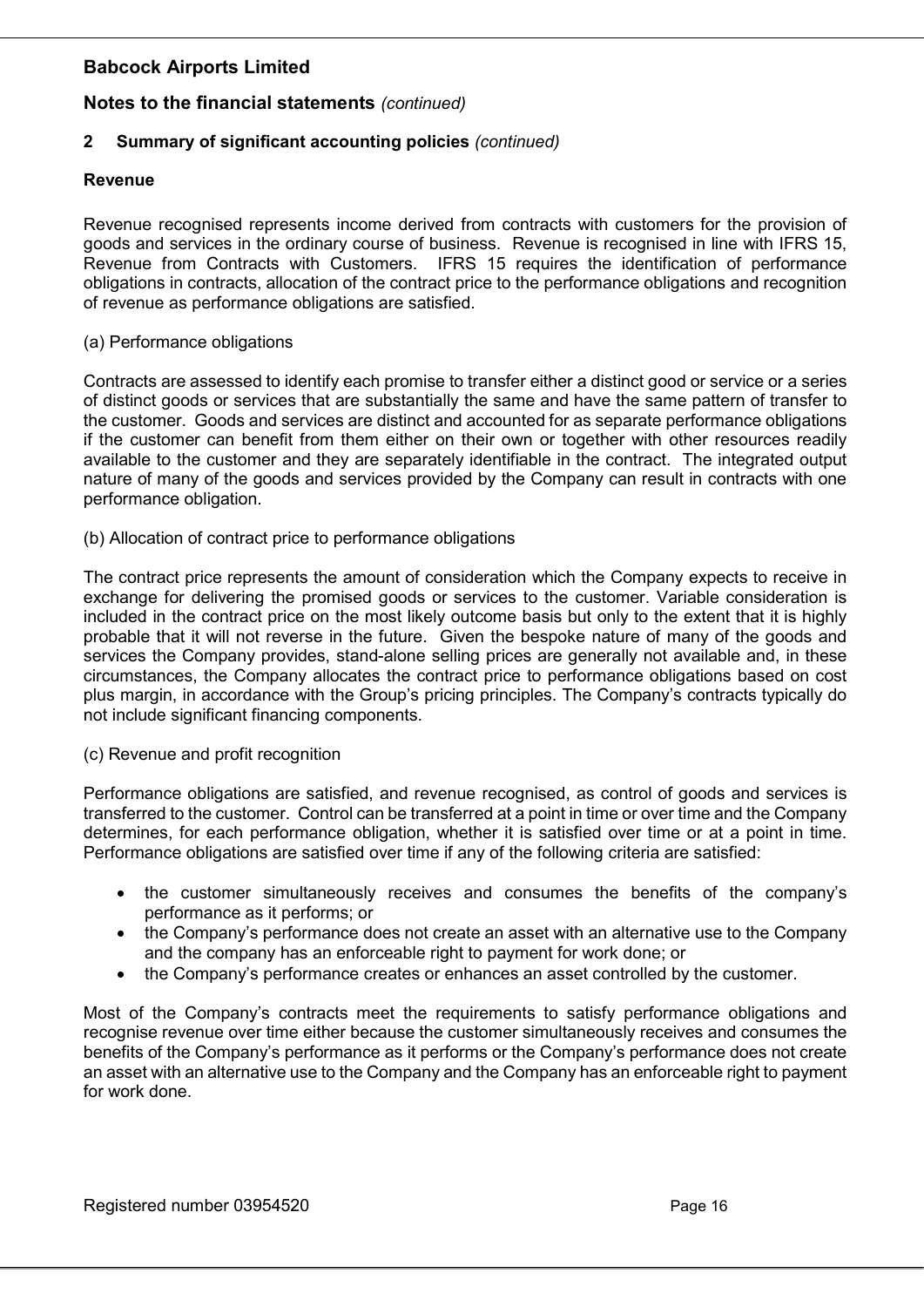## Notes to the financial statements (continued)

## 2 Summary of significant accounting policies (continued)

## Revenue (continued)

Where the Company satisfies performance obligations over time, revenue is recognised using costs incurred as a proportion of total estimated costs to assess stage of completion, but with the stage of completion and revenue assessed in relation to each performance obligation.

Profit is recognised to the extent that the final outcome on contracts can be reliably assessed. Contract outturn assessments are carried out on a contract-by-contract basis by suitably qualified and experienced personnel and the assessments of all significant contracts are subject to review and challenge by local management, sector management and Group management. Assessment of outcomes are in relation to separate performance obligations and include variable consideration, measured using the most likely outcome approach, to the extent that it is highly probable that there will not be a reversal in the amount of cumulative revenue recognised. Any expected loss on a contract is recognised immediately in the income statement.

The Company operates in a partnering environment with some customers and certain contracts include pain/gain share arrangements under which cost under/over spends against the contract target cost are shared with the customer. These contract sharing arrangements are included in the assessment of contract outturns.

The Company presents as an asset the gross amount due from customers for contract work for all contracts in progress for which costs incurred plus recognised profits (less recognised losses) exceed progress billings. The Company presents as a liability the gross amount due to customers for contract work for all contracts in progress for which progress billings exceed costs incurred plus recognised profits (less recognised losses).

If a performance obligation is not satisfied over time, then revenue is recognised at the point in time that control is transferred to the customer. Point in time recognition mainly applies to sale of goods. Control typically transfers to the customer when the customer has legal title to the goods and this is usually coincident with delivery of the goods to the customer and right to payment by the Company.

(d) Costs of obtaining a contract

Pre-contract costs are recognised as expenses as incurred, except that directly attributable costs are recognised as an asset and amortised over the life of the contract when it can be reliably expected that a contract will be obtained, typically at preferred bidder stage, and the contract is expected to result in future net cash inflows.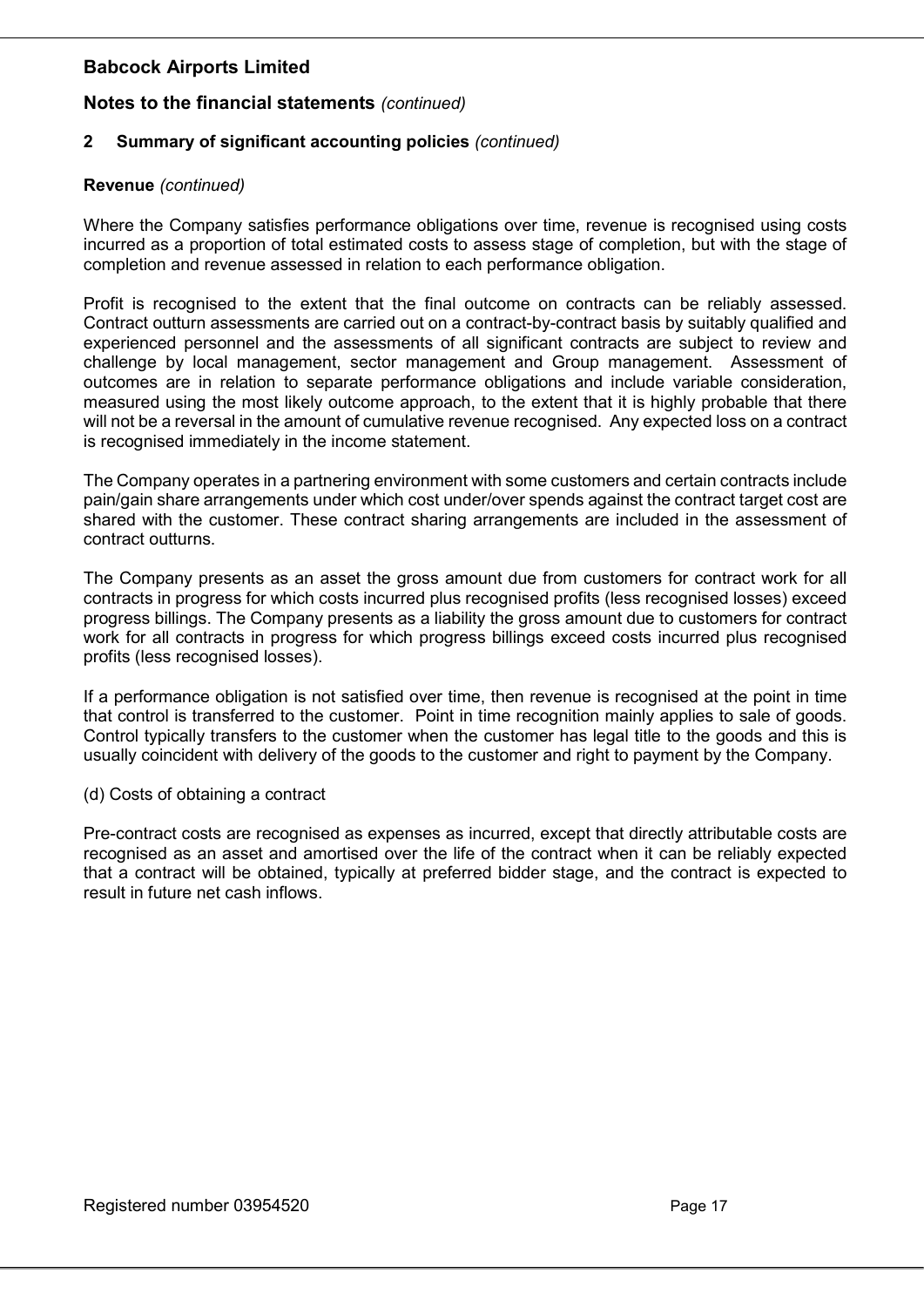## Notes to the financial statements (continued)

## 2 Summary of significant accounting policies (continued)

## Property, plant and equipment

Property, plant and equipment ("PPE") is shown at cost less subsequent depreciation and impairment. Cost includes expenditure that is directly attributable to the acquisition of the items. Depreciation is provided on a straight-line basis to write off the cost of PPE over the estimated useful lives to their estimated residual value (reassessed at each balance sheet date) at the following annual rates:

Plant and equipment 6.6% to 33.3%

PPE is reviewed for impairment whenever events or changes in circumstances indicate that the carrying amount of the fixed asset may not be recoverable. An asset's carrying amount is written down immediately to its recoverable amount if the asset's carrying amount exceeds the higher of an asset's fair value less cost to sell or value in use.

#### **Investments**

Fixed asset investments are stated at cost less provision for impairment in value.

#### Inventory and work in progress

Inventory is valued at the lower of cost and net realisable value. Cost is determined on a first-in firstout method. In the case of finished goods and work in progress, cost comprises direct material and labour and an appropriate proportion of overheads.

#### Trade receivables

Trade receivables are stated at their cost less provision for bad debts. Provision for bad debts is established when there is an expected credit loss in line with credit loss model.

#### Share based payments

The Group operates equity-settled, share-based compensation plans. The economic cost of awarding shares and share options to employees is recognised as an expense in the income statement equivalent to the fair value of the benefit awarded. The fair value is determined by reference to option pricing models. The charge is recognised in the income statement over the vesting period of the award.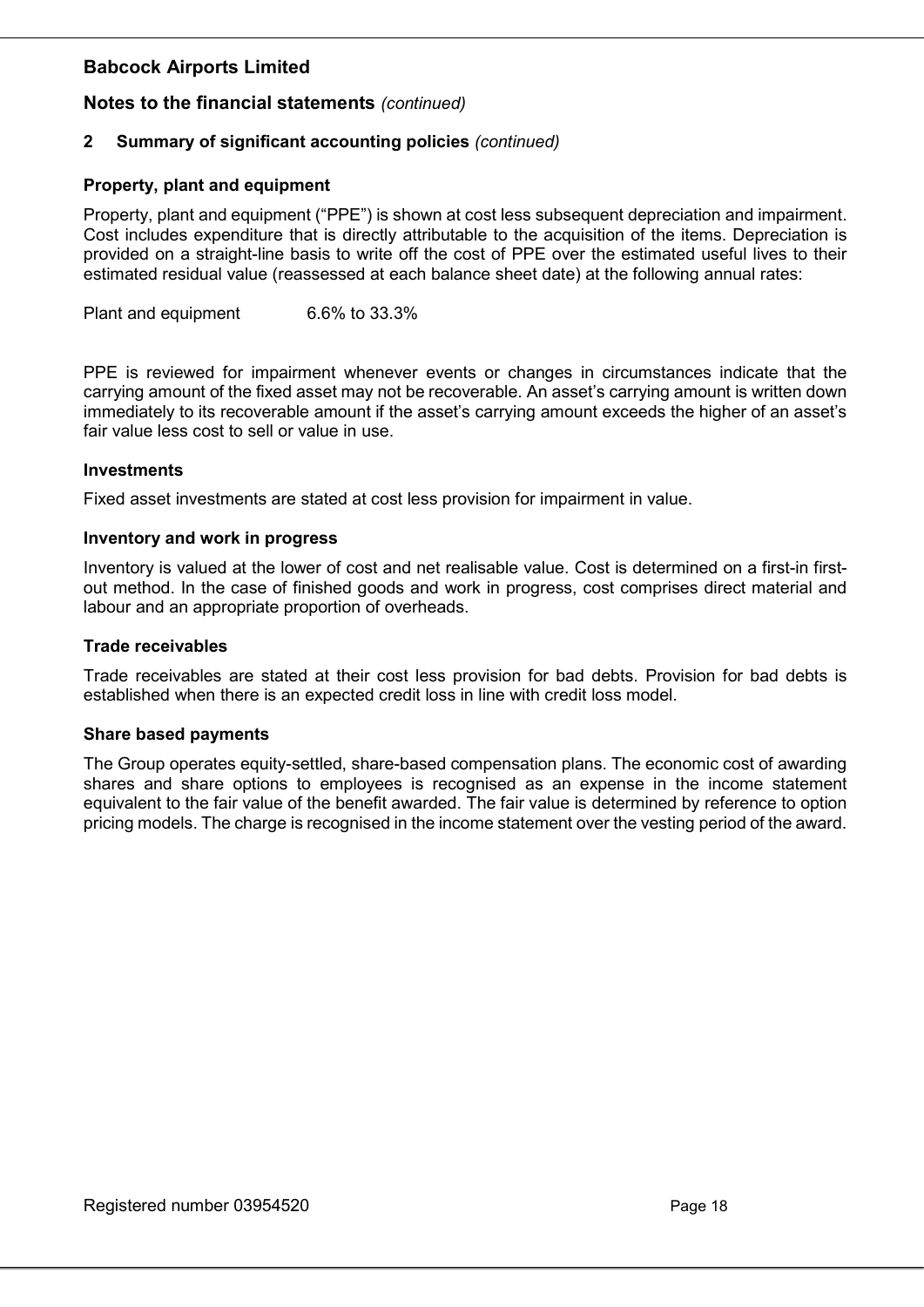## Notes to the financial statements (continued)

## 2 Summary of significant accounting policies (continued)

## Taxation

(a) Current income tax

Current tax is provided at amounts expected to be paid (or recovered) using the tax rates and laws that have been enacted or substantially enacted by the balance sheet date.

#### (b) Deferred income tax

Deferred income tax is provided in full, using the liability method, on temporary differences arising between the tax basis of assets and liabilities and their carrying amounts in the financial statements. However, if the deferred income tax arises from initial recognition of an asset or liability in a transaction, other than a business combination, that at the time of the transaction affects neither accounting nor taxable profit or loss, it is not accounted for. Deferred income tax is determined using tax rates (and laws) that have been enacted, or substantially enacted by the balance sheet date and are expected to apply when the related deferred income tax asset is realised or the deferred income tax liability is settled.

Deferred income tax assets are recognised to the extent that it is probable that future taxable profit will be available against which the temporary differences can be utilised.

Tax is recognised in the income statement except to the extent that it relates to items recognised directly in either other comprehensive income or in equity.

#### Pensions costs and other post-retirement benefits

The Company participates in a defined benefit scheme that shares risks between entities under common control. The defined benefit scheme defines the amount of pension benefit that an employee will receive on retirement, usually dependent on one or more factors such as age, years of service and compensation.

The cost of providing benefits is determined using the projected unit credit actuarial valuation method. The total service cost and associated administration costs of the pension scheme are charged to operating profit in the entities who participate in the scheme. In addition, a retirement benefit interest charge on the net pension deficit is charged to the income statement as a finance cost. Actuarial gains and losses are recognised directly in equity through the statement of comprehensive income.

The fair value of plan assets is measured in accordance with the FRS 101 fair value hierarchy using appropriate valuation techniques.

The extent to which the Company recognises its share of the income statement charge, the assets and liabilities of the scheme, and the actuarial gain or loss is determined by the proportion of active members of the scheme that it employs.

The scheme's surplus has been determined from the value of the plan assets at the end of the reporting date less the fair value of the defined benefit obligation at the reporting date.

The Company participates in a defined contribution scheme. Obligations for contributions to the scheme are recognised as an expense in the income statement.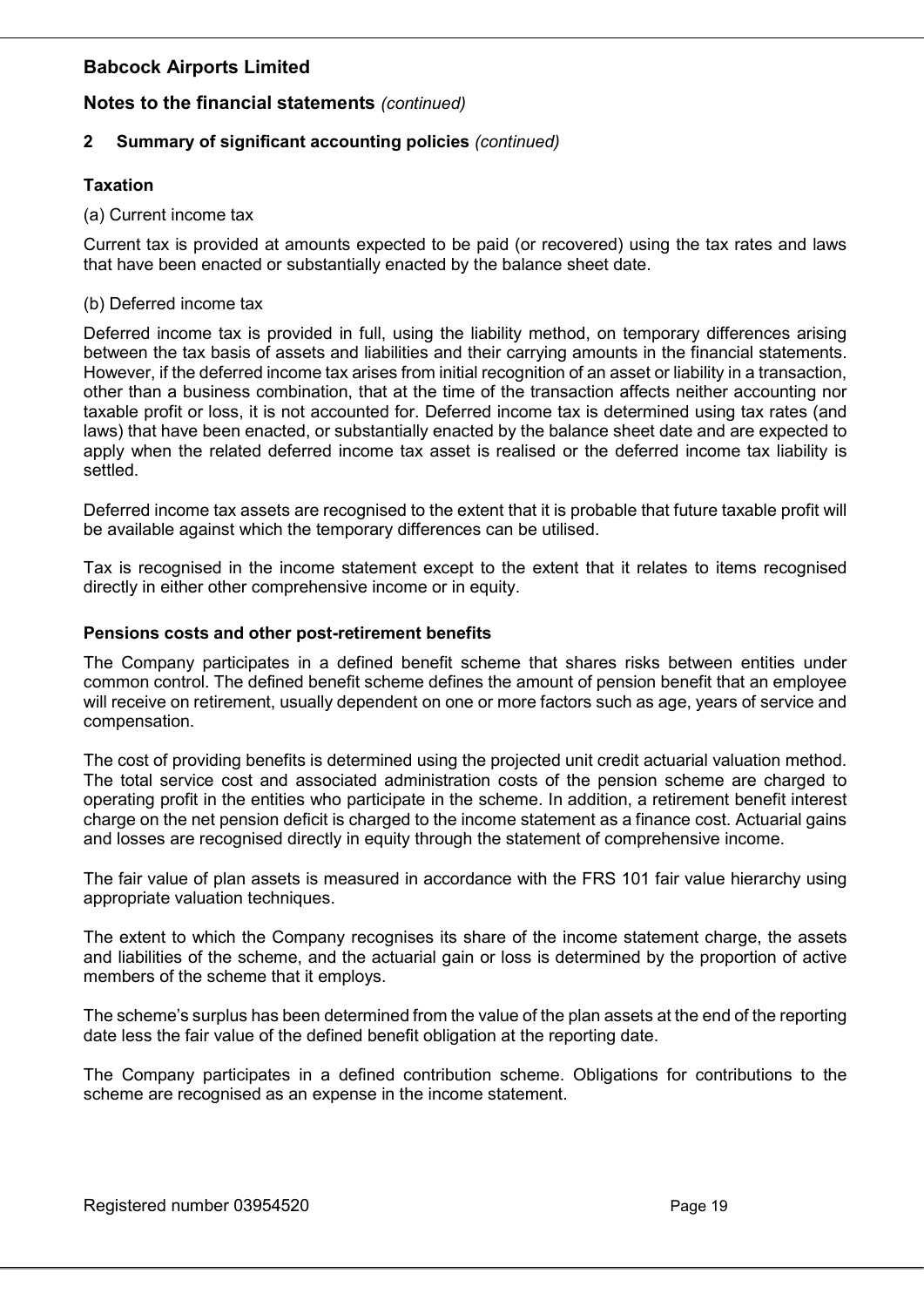## Notes to the financial statements (continued)

## 2 Summary of significant accounting policies (continued)

### Foreign currencies

Foreign currency transactions are translated into the functional currency using the exchange rates prevailing at the dates of the transactions. Monetary assets and liabilities denominated in foreign currencies are translated into the local currency at the year-end exchange rates.

Foreign exchange gains and losses resulting from the settlement of such transactions and from the translation at exchange rates ruling at the balance sheet date of monetary assets and liabilities denominated in foreign currencies are recognised in the income statement.

#### Leases

For lessees there is no longer a distinction between finance or operating leases as all leases are now recognised on the balance sheet. When a lease commences, a lease liability is recognised that is equal to the present value of the minimum lease payments. A right-of-use asset is also recognised and is equal in value to the lease liability. This represents the right to use the leased asset for the full lease term.

Short-term leases and low-value leases are exempt from recognition on the balance sheet, and the payments are instead recognised on a straight-line basis in the income statement in the same way as they would have been under IAS 17. A lease is considered short-term if the total lease length is less than 12 months, and low-value if the underlying asset would cost less than £5,000 to buy new.

Right-of-use assets are depreciated over the total lease term. As the discounting is unwound, interest is charged in the income statement and increases the lease liabilities. When lease payments are made, the lease liabilities reduce. Therefore both right-of-use assets and lease liabilities have nil value at the end of the lease.

Lease payments are discounted using the interest rate implicit in the lease or the incremental borrowing rate where the interest rate implicit in the lease is not available.

## Provisions for liabilities

A provision is recognised in the balance sheet when the Company has a present legal or constructive obligation as a result of a past event, it is probable that an outflow of economic benefits will be required to settle the obligation and the amount has been reliably estimated. If the effect is material, provisions are determined by discounting the expected future cash flows at an appropriate discount rate.

A provision for restructuring is recognised when the Company has approved a detailed and formal restructuring plan, and the restructuring has either commenced or has been publicly announced. Future operating costs are not provided for.

A provision for onerous contracts is recognised when the expected benefits to be derived by the Company from a contract are lower than the unavoidable cost of meeting its obligations under the contract. A provision is made where leases are deemed to be onerous. A provision for warranties is recognised on completed contracts and disposals when there is a realistic expectation of the Company incurring further costs.

Provisions for losses on contracts are recorded when it becomes probable that total estimated contract costs will exceed total contract revenues. Such provisions are recorded as write downs of work-inprogress for that portion of the work which has already been completed, and as liability provisions for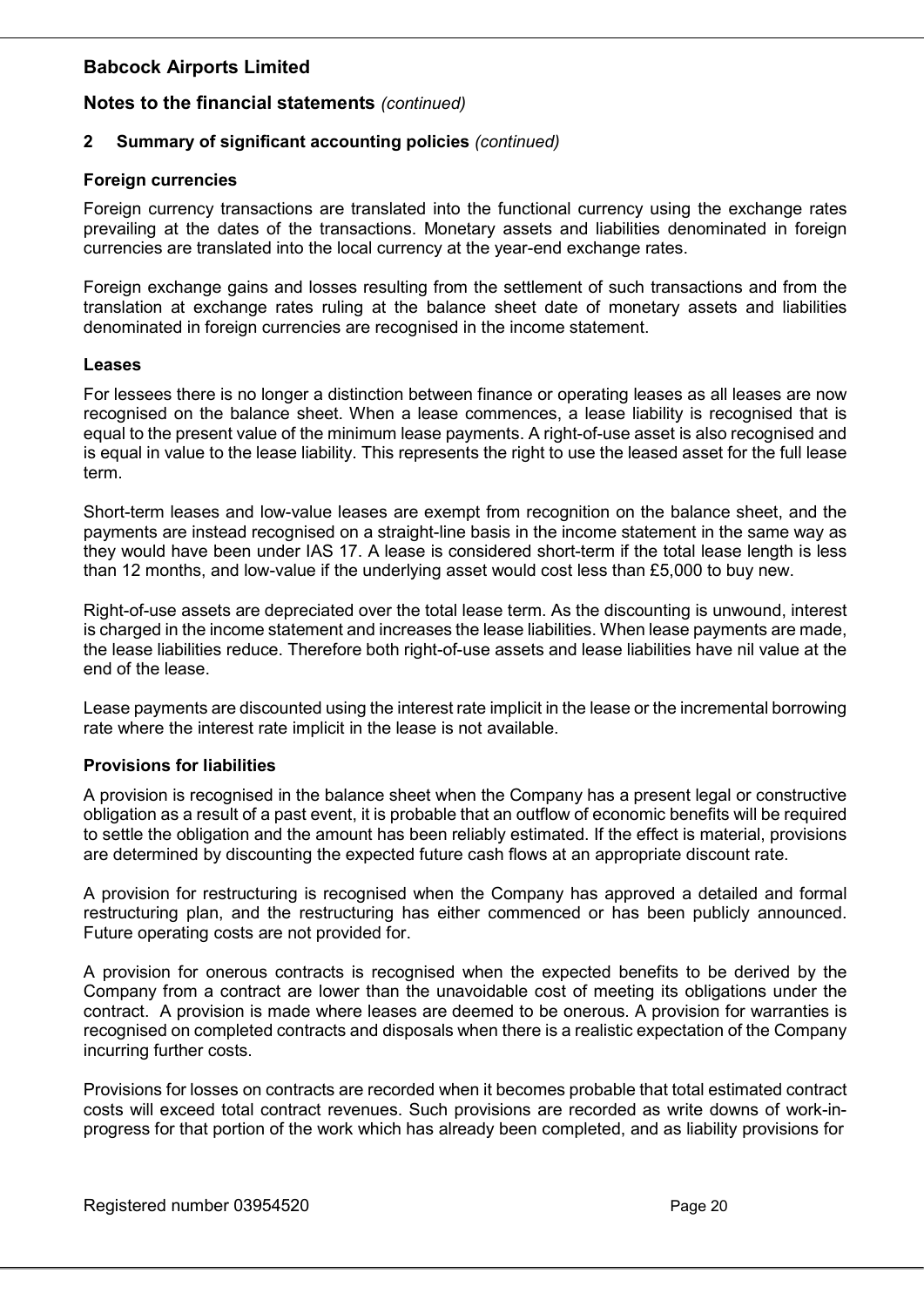## Notes to the financial statements (continued)

## 2 Summary of significant accounting policies (continued)

the remainder. Losses are determined on the basis of estimated results on completion of contracts and are updated regularly.

A provision for employee benefits is recognised when there is a realistic expectation of the liability.

### Grant Income

The Job Retention Scheme grant income received has been be recognised in the period in which the underlying furloughed staff costs are incurred.

#### 3 Critical accounting estimates and judgements

In the course of preparation of the financial statements no judgements have been made in applying the Company's accounting policies, other than those involving estimates, that have had a material effect on the amounts recognised in the financial statements. The application of the Company's accounting policies requires the use of estimates and the inherent uncertainty in forward looking estimates may result in a material adjustment to the carrying amount of assets and liabilities in the next financial year.

Critical accounting estimates are subject to continuing evaluation and are based on historical experience and other factors, including expectations of future events that are believed to be reasonable in light of known circumstances.

#### Contract accounting

The Company has long term contracts where revenue and expenses are incurred over multiple financial periods. This requires estimates of revenue and expenses over multiple periods, considering various elements such as frequency and extent of the number of employees, material and other resources required to fulfil the contract terms, billing rates and cost changes. Revisions that affect a contract's total estimated profitability results in an adjustment of earnings. Where necessary, provisions are established for any probable future losses.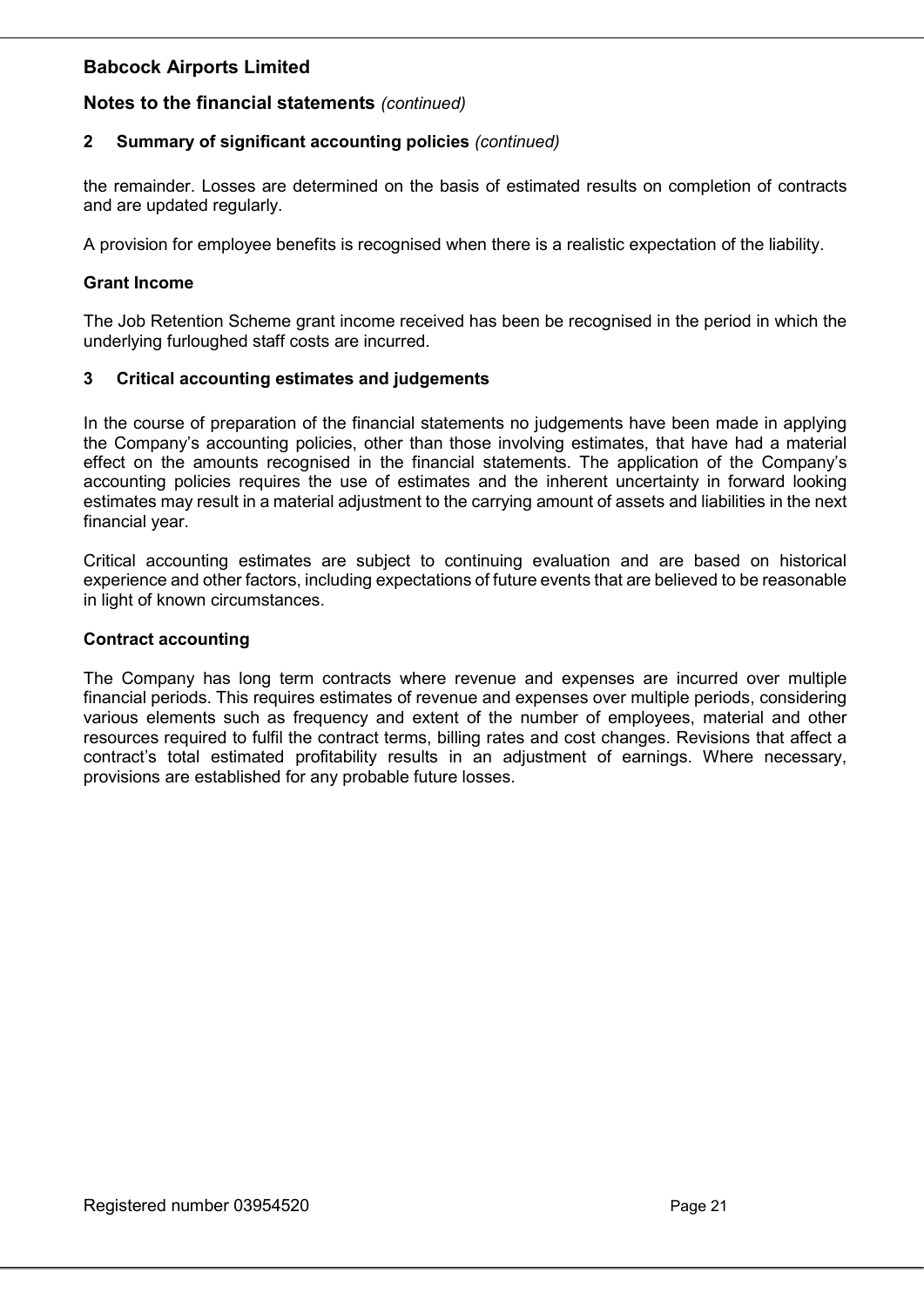## Notes to the financial statements (continued)

### 4 Revenue

Revenue is wholly attributable to the principal activities of the Company and arises as follows:

|                                               | 2021<br>£'000                     | 2020<br>£'000              |
|-----------------------------------------------|-----------------------------------|----------------------------|
| By area of activity:                          | <b>Airport</b><br><b>Services</b> | Airport<br><b>Services</b> |
| Provision of Services - transferred over time | 24,457                            | 84,994                     |
|                                               | 2021<br>£'000                     | 2020<br>£'000              |
| By geographical area:                         |                                   |                            |
| United Kingdom                                | 24,437                            | 84,920                     |
| <b>Rest of Europe</b>                         | 20                                | 74                         |
|                                               | 24,457                            | 84,994                     |

Other income of £3,822,000 (2020: £nil) relates to Job Retention Scheme grant income which has been recognised in the period in which the underlying furloughed staff costs have been incurred.

## 5 Exceptional items

|                                    | 2021  | 2020                     |
|------------------------------------|-------|--------------------------|
|                                    | £'000 | £'000                    |
| Redundancy and restructuring costs | 3,086 | $\overline{\phantom{a}}$ |
| Contract exit costs                | 1,115 | ٠                        |
|                                    | 4,201 |                          |

Due to the contract with HAL ending on 31 October 2020 and the decision to cease trading once the existing contracts have been completed a number of exceptional costs were incurred in the year associated with exiting the business. These costs included redundancy costs and the cost of inventory that is now obsolete as a result of the exit. Restructuring costs were also incurred in the projects business in the year.

Contract exit costs include costs incurred as part of the contract exit.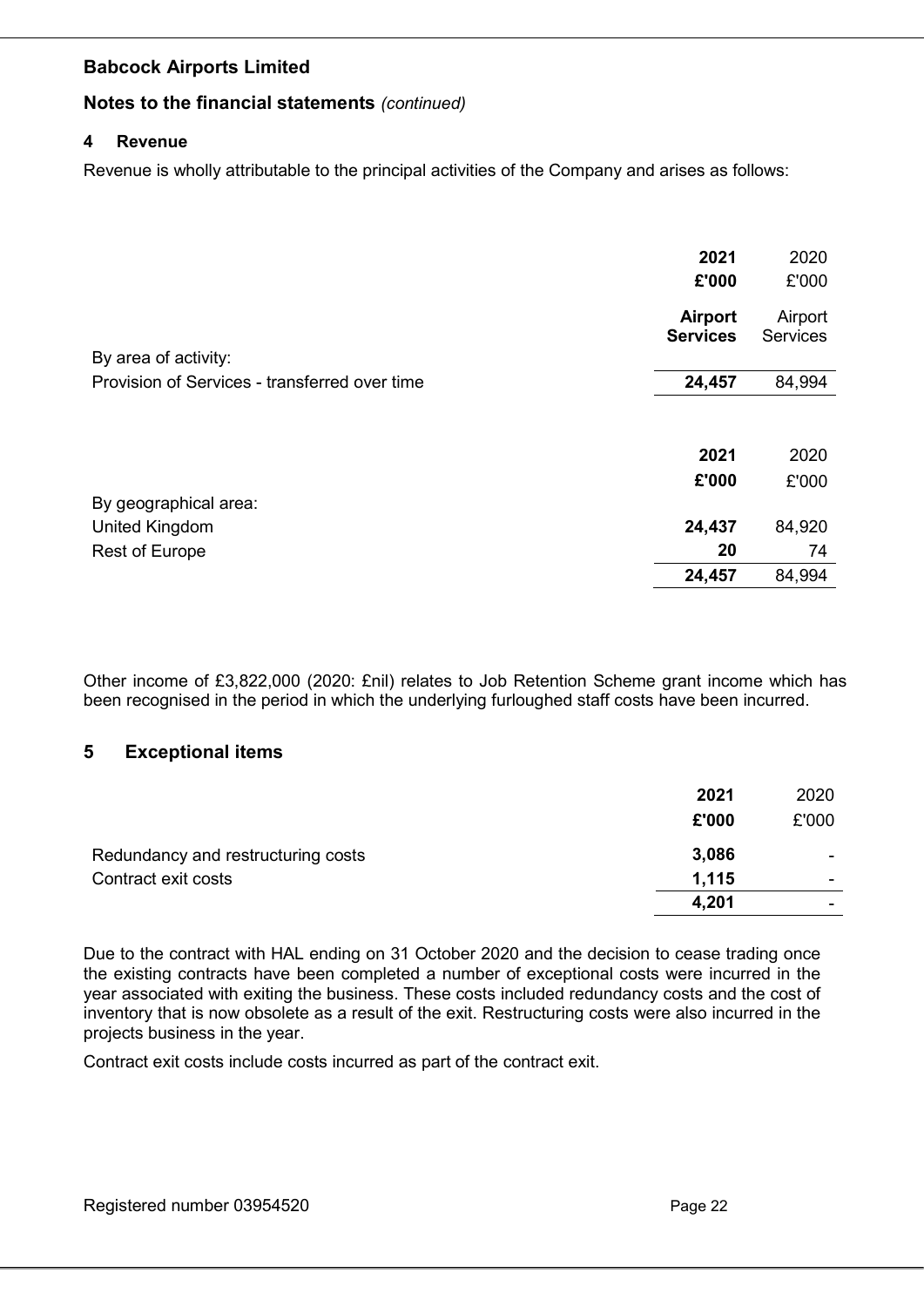## Notes to the financial statements (continued)

## 6 Operating profit

Operating profit is stated after charging / (crediting):

|                                              | 2021  | 2020  |
|----------------------------------------------|-------|-------|
|                                              | £'000 | £'000 |
| Depreciation of tangible fixed assets        | 190   | 253   |
| Depreciation of right-of-use assets          | 169   | 181   |
| Inventory charged as an expense              | 7,531 | 2,739 |
| Lease charges                                |       |       |
| Property                                     | 75    | 132   |
| Audit fees payable to the Company's auditors | 35    | 22    |
| Research and development tax credits         | (239) | (722) |

Fees paid to the Company's auditors, PricewaterhouseCoopers LLP, and its associates, for services other than the statutory audit of the Company, are disclosed on a consolidated basis in the financial statements of the ultimate parent undertaking, Babcock International Group PLC. The group financial statements are required to comply with the statutory disclosure requirements.

## 7 Finance income and finance cost

|                               | 2021<br>£'000  | 2020<br>£'000 |
|-------------------------------|----------------|---------------|
| <b>Finance income:</b>        |                |               |
| Bank and other interest       | $\blacksquare$ | 18            |
|                               | ۰              | 18            |
| <b>Finance cost:</b>          |                |               |
| <b>Bank interest</b>          | (6)            | (51)          |
| Interest on lease liabilities | (12)           | (15)          |
|                               | (18)           | (66)          |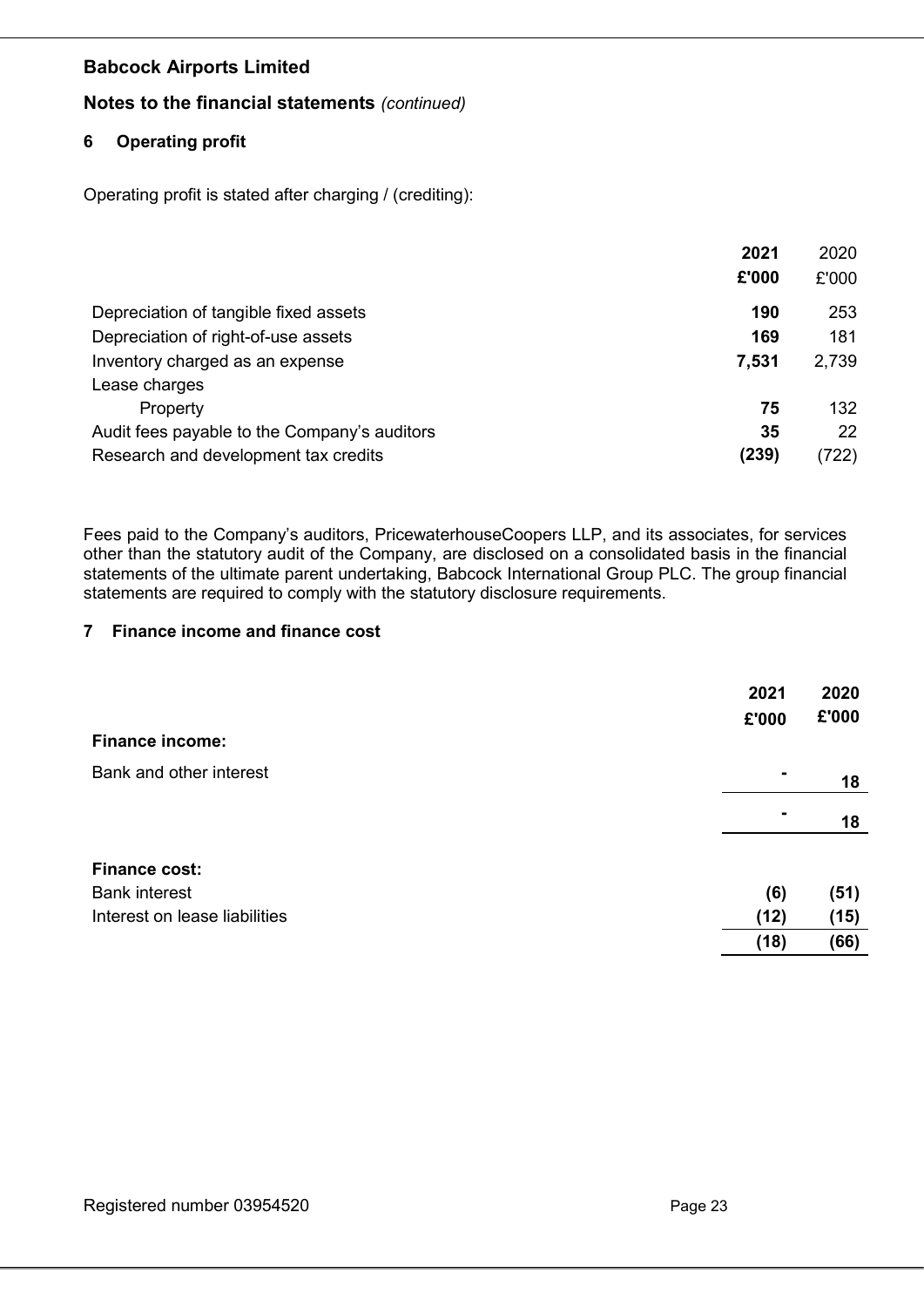## Notes to the financial statements (continued)

### 8 Staff costs

The average monthly number of employees employed by the Company during the year was as follows:

| By activity:                                                       | 2021<br><b>Number</b>    | 2020<br>Number           |
|--------------------------------------------------------------------|--------------------------|--------------------------|
| Operations                                                         | 453                      | 876                      |
| Management and administration                                      |                          | 10                       |
|                                                                    | 460                      | 886                      |
| Their aggregate remuneration comprised:                            | 2021<br>£'000            | 2020<br>£'000            |
| Wages and salaries<br>Social security costs<br>Other pension costs | 17,377<br>2,204<br>1,545 | 36,535<br>4,128<br>3,629 |
|                                                                    | 21,126                   | 44,292                   |

Included in other pension costs are £nil (2020:£nil) in respect of the defined benefit schemes and £1,545,000 (2020: £3,629,000) in respect of the defined contribution scheme.

## 9 Directors' remuneration

Except for one (2020 one) director, all of the directors of the Company are remunerated by other Babcock Group companies. It is not possible to make an accurate apportionment of these directors' emoluments relating to services provided to the Company and as such no disclosure of emoluments received by these directors has been made in these financial statements. No recharge is made for costs borne by the Company in relation to services performed by the directors in relation to other Babcock Group companies.

The amounts for remuneration include the following in respect of the director, who is also the highest paid director:

|                                              | 2021  | 2020  |
|----------------------------------------------|-------|-------|
|                                              | £'000 | £'000 |
| Emoluments (excluding pension contributions) | 78    | 157   |
| Defined contribution pension scheme          | 4     | 14    |
|                                              |       |       |

The highest paid director did not participate in any of the defined benefit schemes of the Company in either year.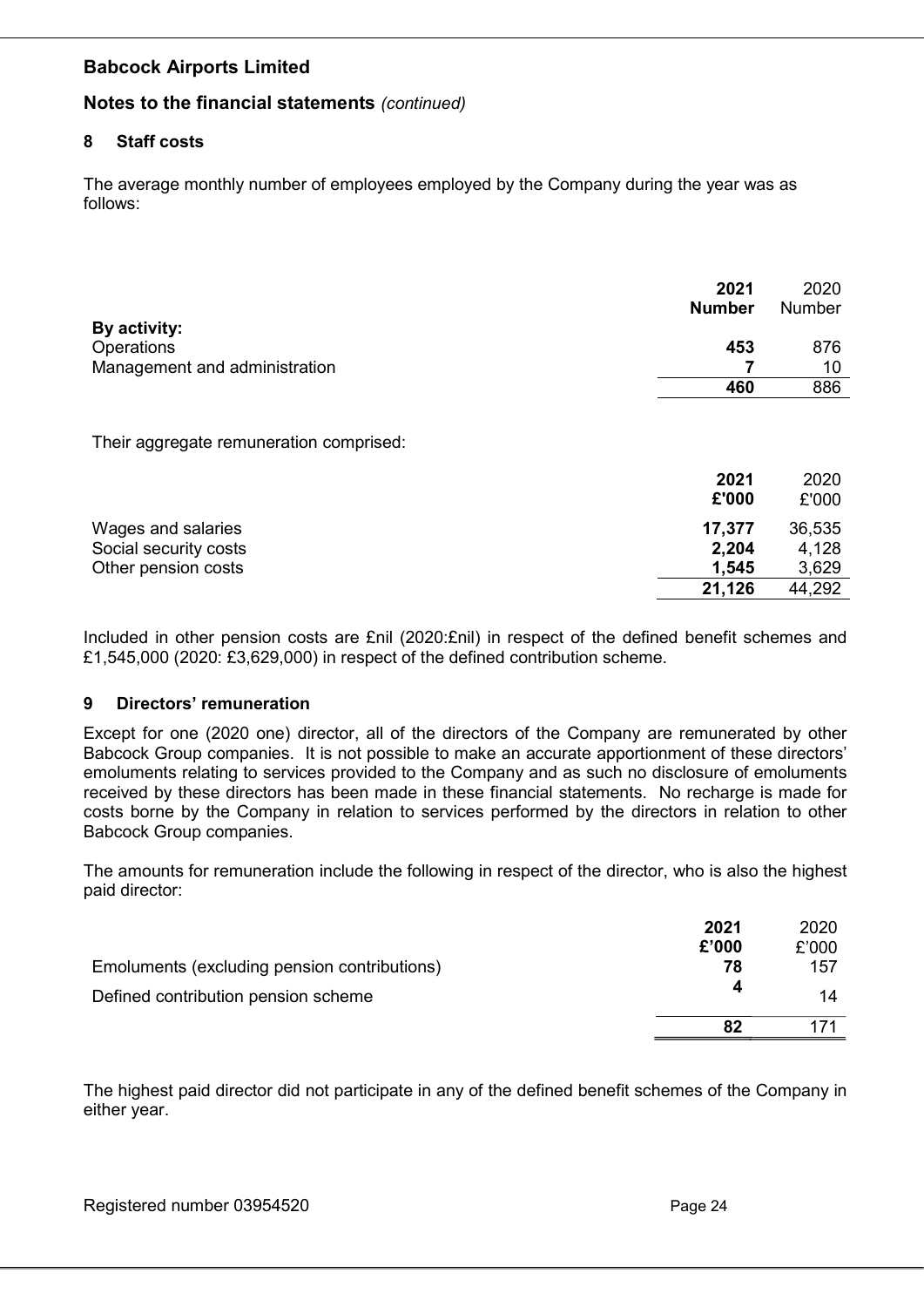## Notes to the financial statements (continued)

## 10 Share Based Payments

The charge to the income statement has been based on the assumptions below and is based on the binomial model as adjusted, allowing for a closed form numerical-integrated solution, which makes it analogous to the Monte Carlo simulations, including performance conditions. The detailed description of the plans below is included within the Remuneration report of the Annual report of Babcock International Group PLC, which does not form part of this report.

During the year the total charge relating to employee share-based payment plans for Babcock International Group PLC was £4.2 million (2020: £2.9 million), all of which related to equity-settled share-based payment transactions. After tax, the income statement charge was £3.3 million (2020: £2.4 million). None of these costs are borne by the Company.

The fair value per option granted and the assumptions used in the calculation are as follows:

## DBMP, PSP AND DBP<sup>1</sup>

|          | Options<br>awarded<br>Number | Share<br>price<br>at grant<br>or<br>modificat<br>ion<br>date<br>Pence | Expected<br>volatility<br>% | Option<br>life<br>Years | Expectati<br>ons<br>of<br>meeting<br>performa<br>nce<br>criteria -<br>non-<br>market<br>condition<br>S<br>% | Fair<br>value<br>per<br>$option -$<br><b>TSR</b><br>Pence | Fair<br>value<br>per<br>$option -$<br>non-<br>market<br>condition<br>S<br>Pence | Correlati<br>on<br>% | Grant or<br>modificat<br>ion<br>date |
|----------|------------------------------|-----------------------------------------------------------------------|-----------------------------|-------------------------|-------------------------------------------------------------------------------------------------------------|-----------------------------------------------------------|---------------------------------------------------------------------------------|----------------------|--------------------------------------|
| 2020 PSP | 695,458                      | 350.0                                                                 | 19.0%                       | 6.0                     | 100.0%                                                                                                      | -                                                         | 305.2                                                                           | 55.0%                | 01/12/2                              |
| 2020 PSP | 2,091,24                     | 350.0                                                                 | 19.0%                       | 4.0                     | 100.0%                                                                                                      |                                                           | 350.0                                                                           | 55.0%                | 01/12/2                              |
| 2020 PSP | 1,341,47                     | 350.0                                                                 | 19.0%                       | 6.0                     | 100.0%                                                                                                      | 137.9                                                     | 305.2                                                                           | 55.0%                | 01/12/2                              |
| 2020 DBP | 118,320                      | 289.0                                                                 | 19.0%                       | 4.0                     | 100.0%                                                                                                      | -                                                         | 289.0                                                                           | 55.0%                | 03/08/2                              |
| 2020 DBP | 146,306                      | 289.0                                                                 | 19.0%                       | 3.0                     | 100.0%                                                                                                      |                                                           | 289.0                                                                           | 55.0%                | 03/08/2                              |
| 2020 DBP | 192,096                      | 284.2                                                                 | 19.0%                       | 4.0                     | 100.0%                                                                                                      | $\qquad \qquad$                                           | 284.2                                                                           | 55.0%                | 13/08/2                              |
| 2020 DBP | 8,474                        | 284.2                                                                 | 19.0%                       | 3.0                     | 100.0%                                                                                                      | -                                                         | 284.2                                                                           | 55.0%                | 13/08/2                              |
| 2019 PSP | 1,370,67                     | 472.8                                                                 | 11.0%                       | 6.0                     | -                                                                                                           | 70.9                                                      | 472.8                                                                           | 45.0%                | 13/06/1                              |
| 2019 PSP | 3,019,03                     | 472.8                                                                 | 11.0%                       | 4.0                     | $\qquad \qquad -$                                                                                           | 70.9                                                      | 472.8                                                                           | 45.0%                | 13/06/1                              |
| 2019 DBP | 313,909                      | 472.8                                                                 | 11.0%                       | 4.0                     | 100.0%                                                                                                      |                                                           | 472.8                                                                           | 45.0%                | 13/06/1                              |
| 2019 DBP | 93,430                       | 472.8                                                                 | 11.0%                       | 3.0                     | 100.0%                                                                                                      |                                                           | 472.8                                                                           | 45.0%                | 13/06/1                              |
| 2018 PSP | 860,157                      | 856.0                                                                 | 14.0%                       | 6.0                     | -                                                                                                           | 370.9                                                     | 856.0                                                                           | 56.0%                | 13/06/1                              |
| 2018 PSP | 1,699,32                     | 856.0                                                                 | 14.0%                       | 4.0                     |                                                                                                             | 370.9                                                     | 856.0                                                                           | 56.0%                | 13/06/1                              |
| 2018 DBP | 187,433                      | 856.0                                                                 | 14.0%                       | 4.0                     | 100.0%                                                                                                      |                                                           | 856.0                                                                           | 56.0%                | 13/06/1                              |
| 2018 DBP | 90,777                       | 856.0                                                                 | 14.0%                       | 3.0                     | 100.0%                                                                                                      |                                                           | 856.0                                                                           | 56.0%                | 13/06/1                              |
| 2017 PSP | 902,424                      | 905.5                                                                 | 15.0%                       | 6.0                     | -                                                                                                           | 131.2                                                     | 905.5                                                                           | 46.0%                | 14/06/1                              |
| 2017 PSP | 1,769,33                     | 905.5                                                                 | 15.0%                       | 4.0                     |                                                                                                             | 131.2                                                     | 905.5                                                                           | 46.0%                | 14/06/1                              |
| 2017 DBP | 186,949                      | 905.5                                                                 | 15.0%                       | 4.0                     | 100.0%                                                                                                      | -                                                         | 905.5                                                                           | 46.0%                | 14/06/1                              |
| 2017 DBP | 103,246                      | 905.5                                                                 | 15.0%                       | 3.0                     | 100.0%                                                                                                      |                                                           | 905.5                                                                           | 46.0%                | 14/06/1                              |

1. DBMP = 2012 Deferred Bonus Matching Plan, PSP = 2009 Performance Share Plan and DBP = 2012 Deferred Bonus Plan.

Both the vesting period and the expected life of all DBMP and PSP awards are three years, but for the DBP they are two years, other than for Executive Directors where the vesting period is three years. The holders of all awards receive dividends.

PSP awards for 2017 to 2019 are split evenly between the performance criteria of TSR, EPS and ROCE.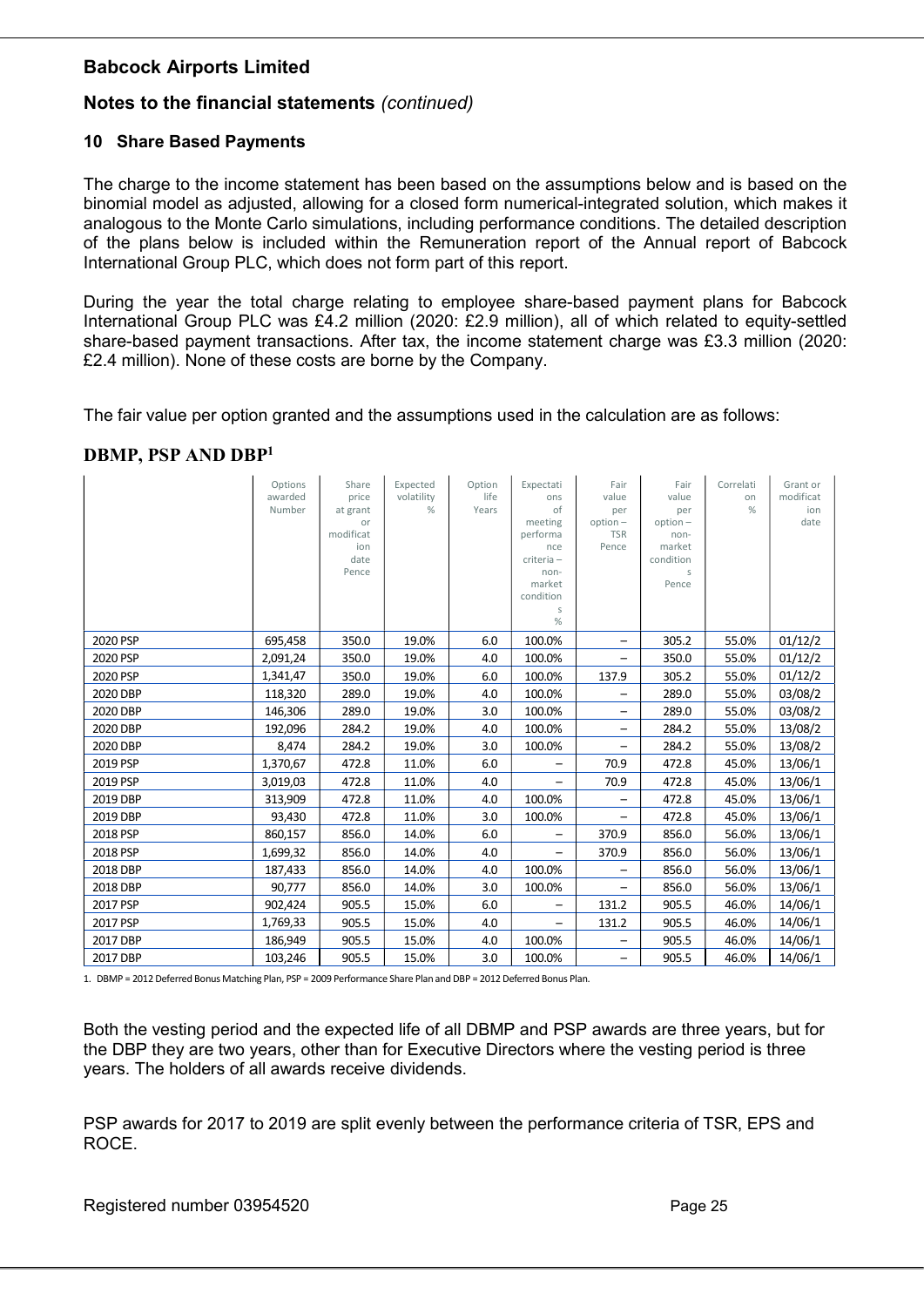## Notes to the financial statements (continued)

## 10 Share Based Payments (continued)

For PSP awards made in December 2020, 2,786,705 were made via the use of restricted shares with a three-year vesting period. There are no performance conditions attached. A further 1,341,477 awards were made where the performance criteria is 50% against free cash flow and 50% TSR.

There are no performance conditions attached to the DBP.

The expected volatility is based on historical volatility over the last one to three years. The expected life is the average expected period to exercise. The risk-free rate of return is the yield on zerocoupon government bonds of a term consistent with the assumed option life.

The Group also operates the Babcock Employee Share Plan which allows employees to contribute up to £150 per month to the fund, which then purchases shares on the open market on the employees' behalf. The Group provides matching shares, purchased on the open market, of one share for every 10 purchased by the employee. During the year the Group bought 180,175 matching shares (2020: 104,756 matching shares) at a cost of £0.5 million (2020: £0.5 million).

The Group also operates the Babcock Employee Share Plan International which reflects the structure of the UK Plan. During the year 5,000 matching shares were purchased on the open market (2020: 1,000 matching shares) and 1,193 matching shares vested (2020: 713 matching shares) leaving a balance of 5,012 matching shares (2020: 1,205 matching shares).

## 11 Income tax

### Tax included in income statement

|                                                               | £'000 | £'000 |
|---------------------------------------------------------------|-------|-------|
| <b>Current tax:</b>                                           |       |       |
| UK Corporation tax on profit for the year                     |       | 1,476 |
| Adjustment in respect of prior year                           |       |       |
| Current tax charge for the year                               |       | 1,476 |
| Deferred tax:                                                 |       |       |
| Origination and reversal of timing differences                | (51)  | 347   |
| Adjustment in respect of prior years                          | (27)  | 14    |
| Impact of change in UK tax rate                               |       | (2)   |
| Total deferred tax (credit)/charge                            | (78)  | 359   |
| Income tax (credit)/charge                                    | (78)  | 1,835 |
|                                                               |       |       |
| Tax expense included in other comprehensive (expense)/income  |       |       |
|                                                               | 2021  | 2020  |
|                                                               | £'000 | £'000 |
| Current tax                                                   |       |       |
| Deferred tax:                                                 |       |       |
| Tax impact of actuarial (losses) on pension liability         |       | (970) |
| Impact of change in tax rates                                 |       | 63    |
| Tax (income) included in other comprehensive (expense)/income |       | (907) |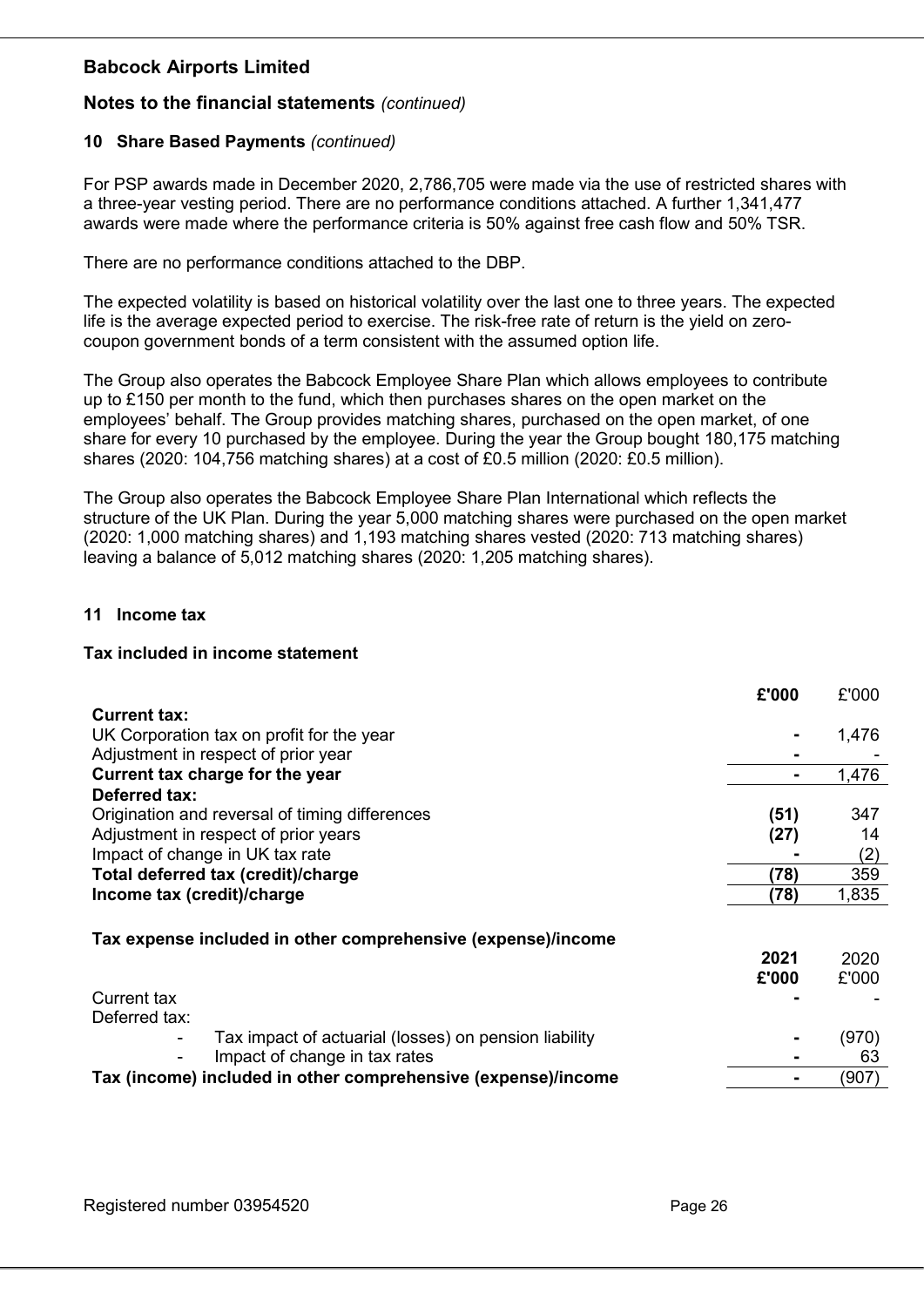## Notes to the financial statements (continued)

### 11 Income tax (continued)

Tax credit for the year is higher (2020: tax charge for the year is higher) than the standard effective rate of corporation tax in the UK for the year ended 31 March 2021 of 19% (2020: 19%). The differences are explained below:

|                                                                                                         | 2021         | 2020  |
|---------------------------------------------------------------------------------------------------------|--------------|-------|
|                                                                                                         | £'000        | £'000 |
| Profit before income tax                                                                                | 77           | 9,591 |
| Tax on profit before income tax at standard UK corporation tax rate of 19%<br>(2020:19%)<br>Effects of: | 15           | 1,822 |
| Expenses not deductible for tax purposes                                                                | $\mathbf{2}$ |       |
| Group relief claimed for nil consideration                                                              | (68)         |       |
| Adjustments in respect of deferred tax for prior years                                                  | (27)         | 14    |
| Impact of change in UK tax rate                                                                         |              | (2)   |
| Total tax (credit)/charge for the year                                                                  | (78)         | 1,835 |

In 2020 budget, it was announced that the decrease in the UK rate of corporation tax from 19% to 17% was cancelled. On 24 May 2021, the Finance Act 2021 was substantively enacted, increasing the main rate of UK corporation tax from 19% to 25% with effect from 1 April 2023. As the increase of the rate to 25% had not been substantively enacted at the Balance Sheet date, its effects are not included in these Financial Statements, but are not expected to be significant.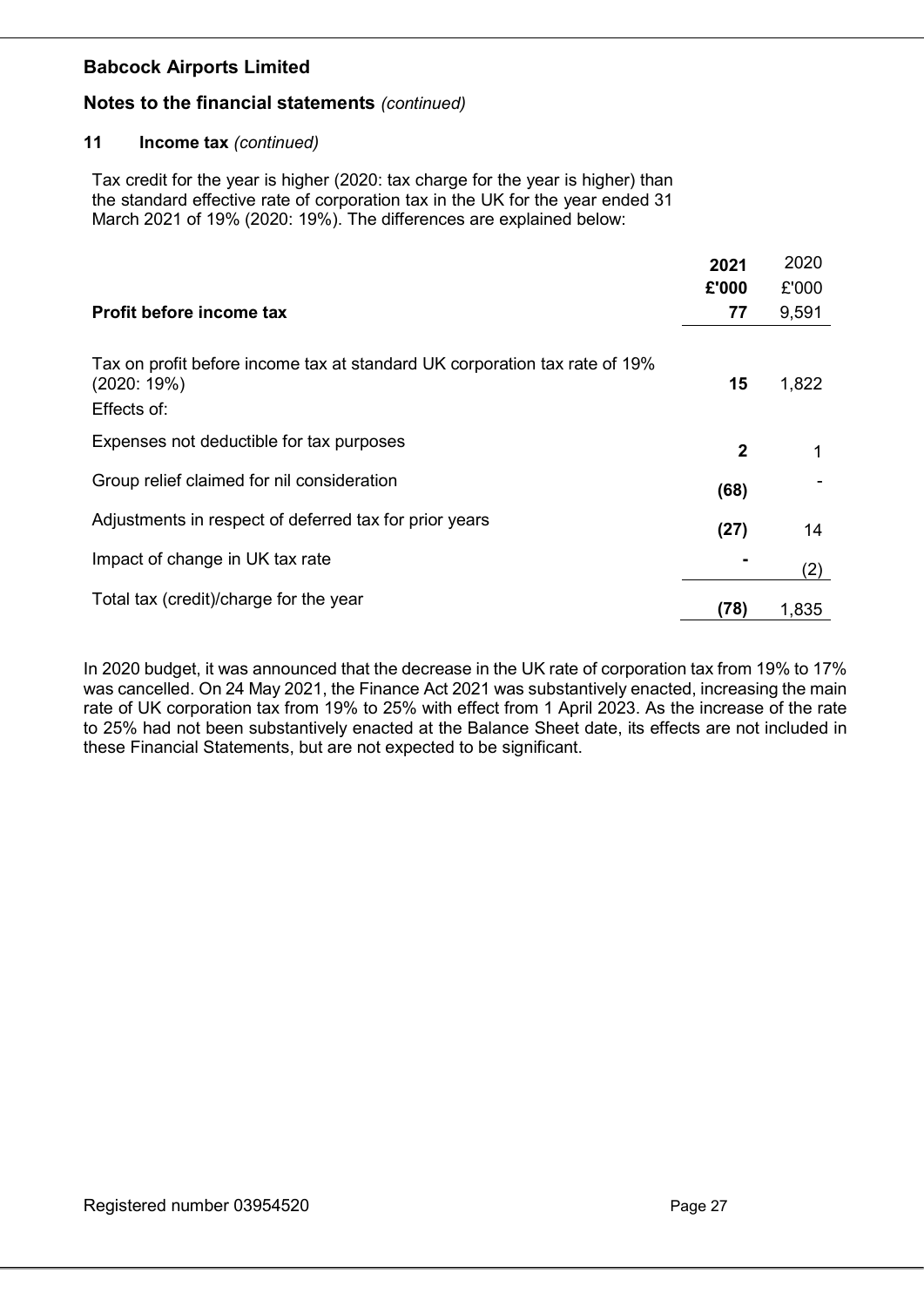# Notes to the financial statements (continued)

## 12 Tangible assets

|                                 | Plant and<br>Equipment | <b>Total</b> |
|---------------------------------|------------------------|--------------|
|                                 | £'000                  | £'000        |
| Cost                            |                        |              |
| <b>At 1 April 2020</b>          | 1,006                  | 1,006        |
| <b>Additions</b>                | 9                      | 9            |
| <b>Disposals</b>                | (1,015)                | (1,015)      |
| At 31 March 2021                | $\blacksquare$         |              |
| <b>Accumulated depreciation</b> |                        |              |
| <b>At 1 April 2020</b>          | 552                    | 552          |
| Charge for the year             | 190                    | 190          |
| <b>Disposals</b>                | (742)                  | (742)        |
| At 31 March 2021                | $\blacksquare$         |              |
| Net book value                  |                        |              |
| At 31 March 2021                |                        |              |
| At 31 March 2020                | 454                    | 454          |

## 13 Right-of-use assets

|                                 | Plant and<br>equipment | <b>Total</b>    |
|---------------------------------|------------------------|-----------------|
|                                 | £'000                  | £'000           |
| Cost                            |                        |                 |
| At 1 April 2020                 | 509                    | 509             |
| <b>Additions</b>                | 34                     | 34              |
| Disposal                        | (502)                  | (502)           |
| <b>At 31 March 2021</b>         | 41                     | 41              |
| <b>Accumulated depreciation</b> |                        |                 |
| At 1 April 2020                 | 177                    | 177             |
| Charge for the year             | 169                    | 169             |
| Disposal                        | (314)                  | (314)           |
| At 31 March 2021                | 32                     | 32 <sub>2</sub> |
| <b>Net book value</b>           |                        |                 |
| At 31 March 2021                | 9                      | 9               |
| At 31 March 2020                | 332                    | 332             |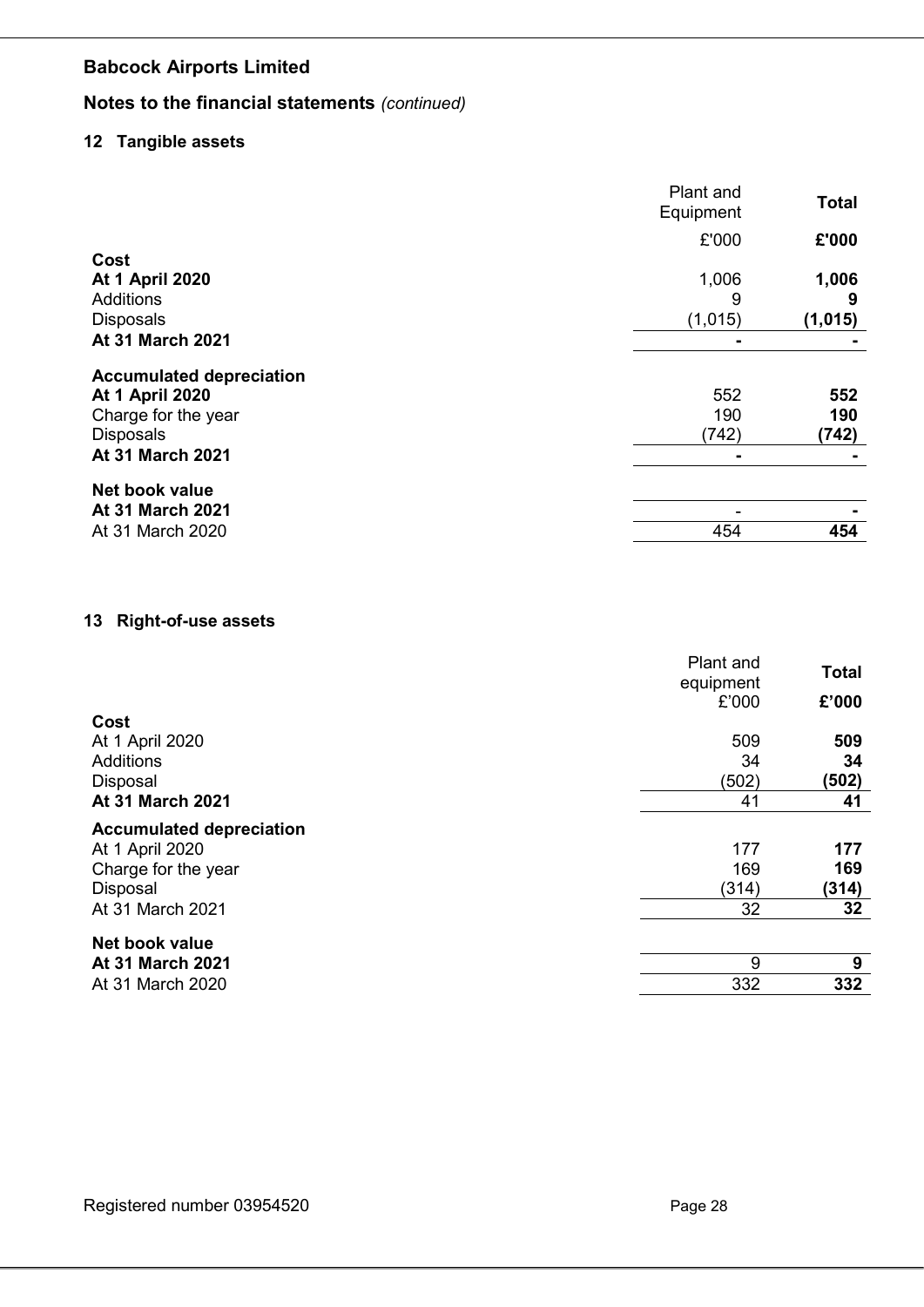## Notes to the financial statements (continued)

## 14 Investments in subsidiaries

|                                    | 2021                                      |              | 2020                               |       |
|------------------------------------|-------------------------------------------|--------------|------------------------------------|-------|
|                                    | <b>Shares in</b><br>group<br>undertakings | <b>Total</b> | Shares in<br>group<br>undertakings | Total |
|                                    | £'000                                     | £'000        | £'000                              | £'000 |
| Cost                               |                                           |              |                                    |       |
| At 1 April                         | 17                                        | 17           | 17                                 | 17    |
| <b>Carrying amount at 31 March</b> | 17                                        | 17           | 17                                 | 17    |

The Company's subsidiary undertakings, all of which are wholly-owned, are:

|                | <b>Country of</b>  |                                        |
|----------------|--------------------|----------------------------------------|
| <b>Company</b> | registration       | <b>Principal activities</b>            |
|                |                    | Provide support services operations in |
| Babcock BV     | <b>Netherlands</b> | Airports sector                        |

The directors believe that the carrying value of the investment is supported by its underlying assets.

On 15 September 2010, proprietary know-how, not capitalised in the financial statements of the Company in accordance with FRS 10 'Goodwill and Intangible Assets', was transferred to Babcock Integration LLP in exchange for an interest in that partnership. This was in order to facilitate the integration of the Babcock and VT groups. The partnership interest has been recognised at a cost of £nil given that the know-how transferred was not recognised in the financial statements of the Company prior to the transfer.

## 15 Inventories

|                                     | 2021<br>£'000   | 2020<br>£'000 |
|-------------------------------------|-----------------|---------------|
| Finished goods and goods for resale | $\sim$ 10 $\pm$ | 7,531         |
|                                     |                 | 7,531         |
|                                     |                 |               |

There is no significant difference between the replacement cost of finished goods or goods for resale and their carrying amounts.

Inventories are stated after provision for impairment of £nil (2020: £505,000).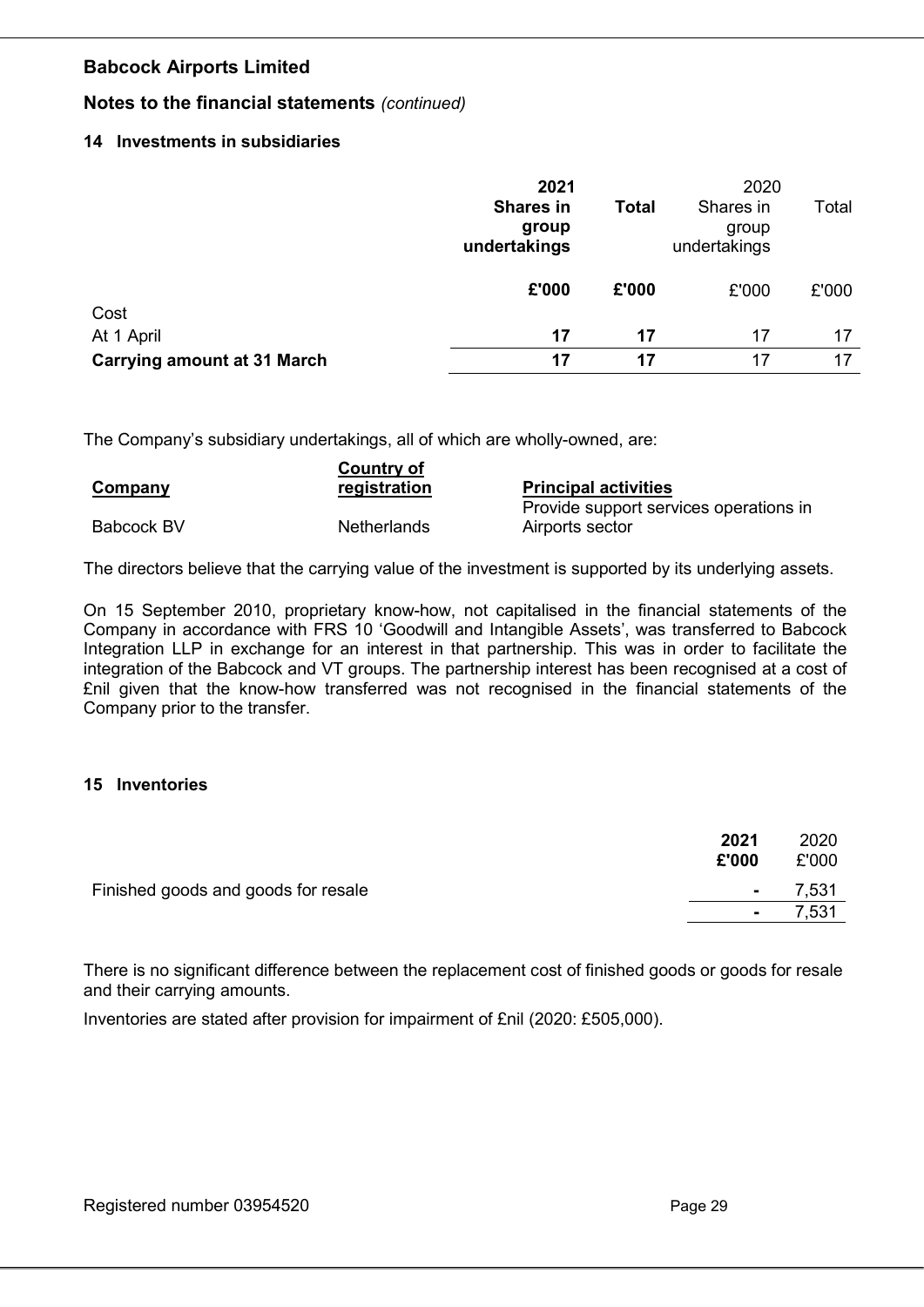## Notes to the financial statements (continued)

### 16 Trade and other receivables

|                                      | 2021   | 2020   |
|--------------------------------------|--------|--------|
|                                      | £'000  | £'000  |
| Amounts falling due within one year: |        |        |
| Trade receivables                    | 1,164  | 3,069  |
| Amounts owed by group undertakings   | 33,431 | 17,655 |
| Deferred tax asset (note 20)         | 123    | 45     |
| Contract assets                      | 23     | 4,828  |
| Other receivables                    | 73     | 264    |
|                                      | 34,814 | 25,861 |

Amounts owed by group undertakings are unsecured, interest free, and repayable on demand. There is one major loan of £32.1m (2020: £16.2m) to group companies.

Trade receivables are stated after provisions for impairment of £nil (2020: £nil) in line with the expected loss model.

| <b>Contract assets</b>                                                                   |         | 2020    |
|------------------------------------------------------------------------------------------|---------|---------|
|                                                                                          | £'000   | £'000   |
| At 1 April                                                                               | 4,828   | 9,370   |
| Transfers from contract assets recognised at the beginning of the year to<br>receivables | (4,828) | (9,370) |
| Increase due to work not recognised in the income statement                              | 23      | 4,828   |
| At 31 March                                                                              | 23      | 4,828   |

## 17 Trade and Other payables – amounts falling due within one year

|                                                         | 2021<br>£'000 | 2020<br>£'000 |
|---------------------------------------------------------|---------------|---------------|
| Amounts falling due within one year:<br>Trade creditors | 215           | 2,196         |
| Amounts owed to parent and group undertakings           | 3,538         | 5,984         |
| <b>Bank overdraft</b>                                   | 1,673         |               |
| Taxation and social security                            | 2,697         | 3,319         |
| UK corporation tax payable                              | 5,569         | 5,809         |
| <b>Contract liabilities</b>                             | 1,128         | 7,271         |
| Other payables                                          | 677           | 987           |
|                                                         | 15,497        | 25,566        |

Amounts owed by parent and group undertakings are unsecured, interest free, and repayable on demand.

Registered number 03954520 Page 30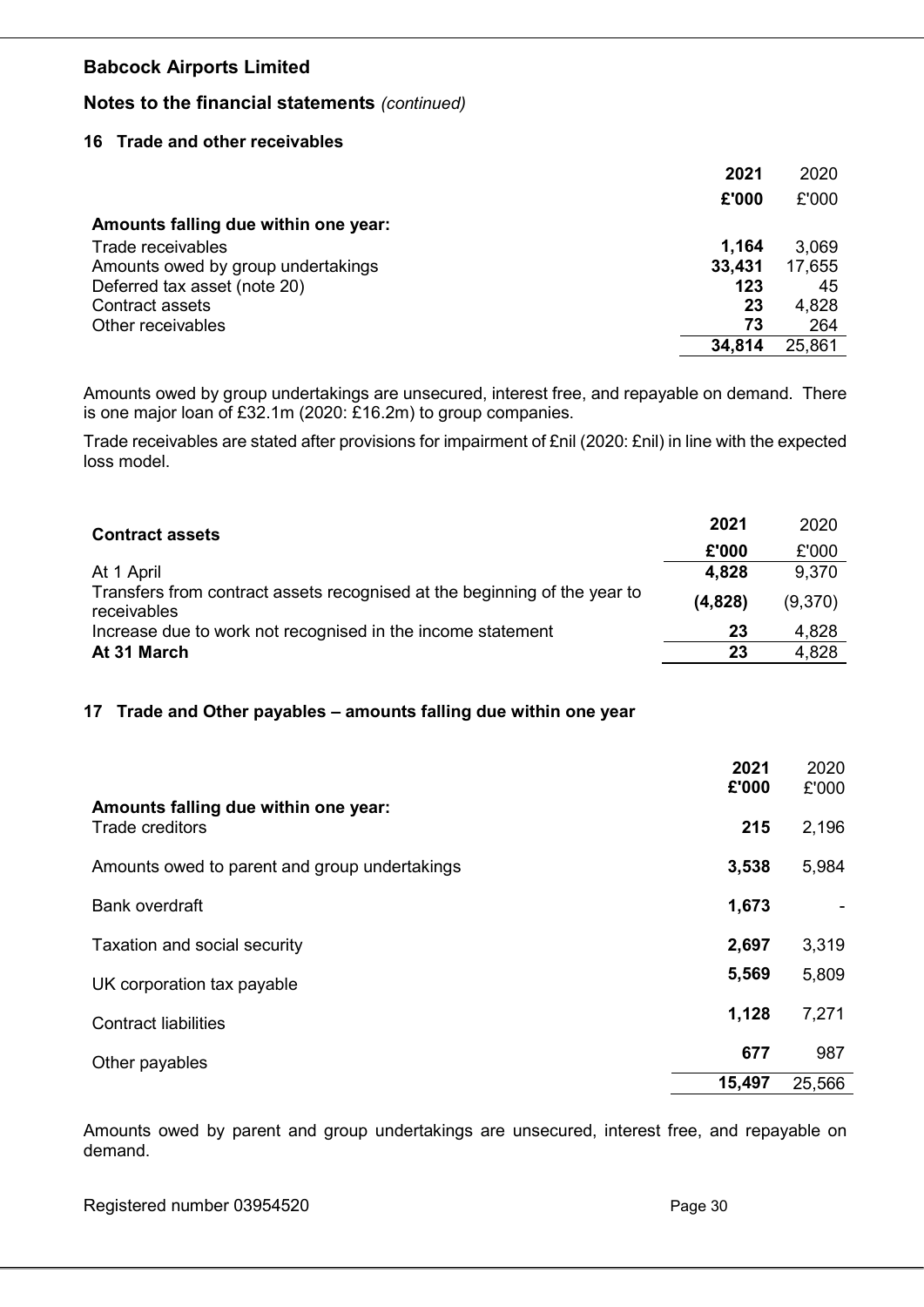## Notes to the financial statements (continued)

## 17 Trade and Other payables - amounts falling due within one year (continued)

The Company has access to the Babcock International Group PLC overdraft facility. The Company along with fellow group undertakings has provided cross-guarantees in relation to this facility (note 23).

| <b>Contract liabilities</b>                                                                  | 2021<br>£'000 | 2020<br>£'000 |
|----------------------------------------------------------------------------------------------|---------------|---------------|
| At 1 April                                                                                   | 7.271         | 10,013        |
| Revenue recognised that was included in contract liabilities at the<br>beginning of the year | (7, 271)      | (9,776)       |
| Increase due to cash received, excluding amounts recognised as revenue                       | 1,128         | 7,034         |
| At 31 March                                                                                  | 1,128         | 7,271         |

#### 18 Lease liabilities

The entity leases plant and machinery (mainly vehicles) under non-cancellable leases. The leases are of fixed lease payments with extension and termination options.

The weighted average incremental borrowing rate applied to the lease 4.8%.

Set out below are the carrying amounts of lease liabilities and the movements during the period:

|                                                          | 2021  | 2020  |
|----------------------------------------------------------|-------|-------|
|                                                          | £'000 | £'000 |
| At 1 April                                               | 332   | 495   |
| Additions                                                | 34    | 228   |
| <b>Disposals</b>                                         | (196) | (106) |
| Interest charged (see note 7)                            | 12    | 12    |
| Payments                                                 | (172) | (297) |
| At 31 March                                              | 10    | 332   |
|                                                          |       |       |
| Discounted future minimum lease payments are as follows: | 2021  | 2020  |

|                                                     | £'000          | £'000                    |
|-----------------------------------------------------|----------------|--------------------------|
| Within one year                                     | 10             | 39                       |
| In more than one year, but not more than five years | $\blacksquare$ | 293                      |
| After five years                                    | $\blacksquare$ | $\overline{\phantom{a}}$ |
| Carrying value of liability                         | 10             | 332                      |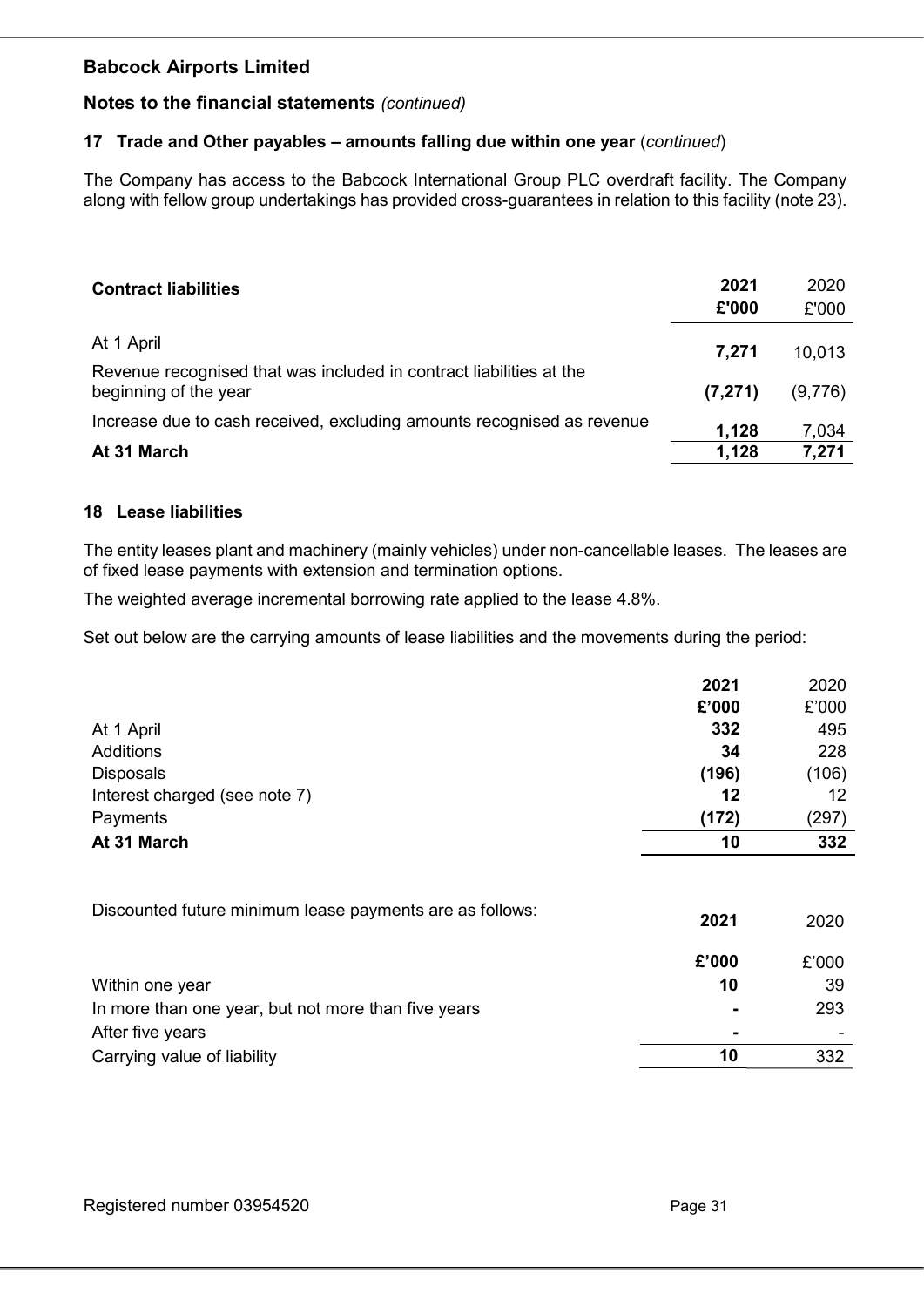## Notes to the financial statements (continued)

## 19 Provisions for liabilities

|                                 | Reorganisation<br>provision | <b>Contract</b><br>provision | <b>Total</b> |
|---------------------------------|-----------------------------|------------------------------|--------------|
|                                 | £'000                       | £'000                        | £'000        |
| <b>At 1 April 2020</b>          |                             | 644                          | 644          |
| Charged to the income statement | 2,824                       | 604                          | 3,428        |
| Utilised in the year            | (1, 582)                    | (649)                        | (2, 231)     |
| At 31 March 2021                | 1,242                       | 599                          | 1,841        |

## Contract provisions

Contract provisions relate to a review of the major projects and relate to warranties on complete projects. These are based on the assessment of future costs and are assessed with reference to past experience. Contract provisions have not been discounted. The provisions are expected to be fully utilised during the year ending 31 March 2022. Reorganisation provision related to closure and redundancy costs of closing the Airports projects business over the following financial year.

#### 20 Deferred taxation

The major components of the deferred tax (assets)/liabilities are:

| Deferred tax (assets)/liabilities                            | <b>Accelerated</b><br>capital<br>allowances | <b>Other</b> | Total |
|--------------------------------------------------------------|---------------------------------------------|--------------|-------|
|                                                              | £'000                                       | £'000        | £'000 |
| At 1 April 2019:                                             | (28)                                        | 531          | 503   |
| - Charged / (credited) to the income statement               | 4                                           | 355          | 359   |
| (Credited)/charged directly to other comprehensive income    | ٠                                           | (907)        | (907) |
| At 31 March 2020:                                            | (24)                                        | (21)         | (45)  |
| (Credited)/charged to the income statement<br>$\sim$         | (93)                                        | 15           | (78)  |
| Charged / (credited) to other comprehensive income<br>$\sim$ | $\overline{\phantom{0}}$                    |              |       |
| At 31 March 2021:                                            | (117)                                       | (6)          | (123) |

## 21 Called up share capital

|                                                           | 2021 | 2020 |
|-----------------------------------------------------------|------|------|
|                                                           | £    |      |
| Allotted and fully paid                                   |      |      |
| 1 (2020: 1) Ordinary share capital authorised at £1 each. | 1.   |      |
|                                                           |      |      |

Registered number 03954520 Page 32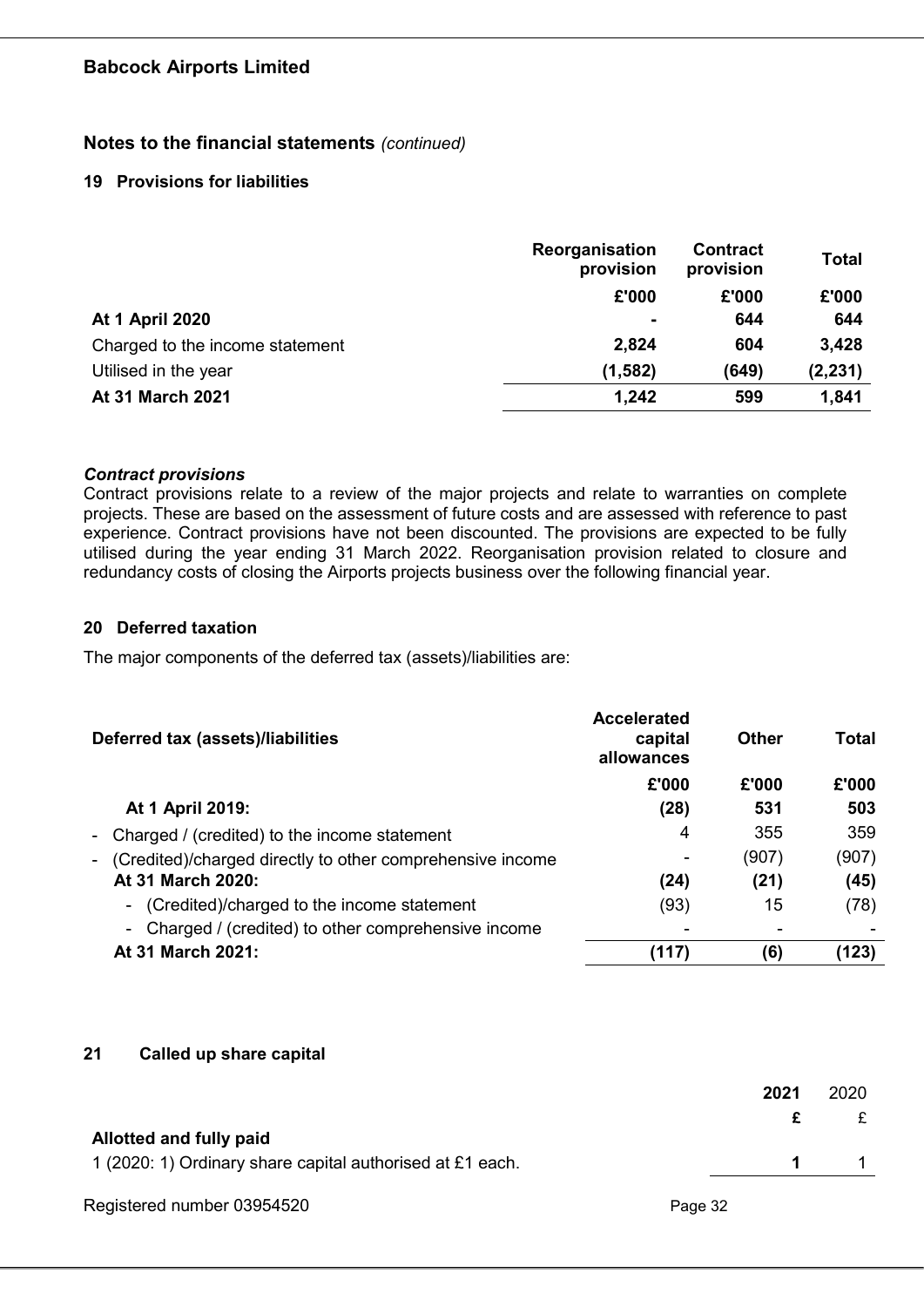## Notes to the financial statements (continued)

## 22 Dividends

Dividends declared and paid were £nil (2020: £nil). There are no plans for a final dividend.

## 23 Guarantees and financial commitments

## Contingent liabilities

At the year-end date the Company had guaranteed or had joint and several liability for drawn Babcock International Group PLC bank facilities of £nil (2020: £nil) provided to certain Group companies. In addition, the Company had joint and several liabilities for the drawn bank overdraft facilities of other Group companies of £nil (2020: £nil).

## 24 Related party disclosures

The Company has taken advantage of the exemptions within FRS 101 not to disclose transactions and balances with Babcock International Group PLC and its wholly owned subsidiaries, on the grounds that the Company itself is a wholly owned subsidiary of Babcock International Group PLC, for which the consolidated financial statements are publicly available.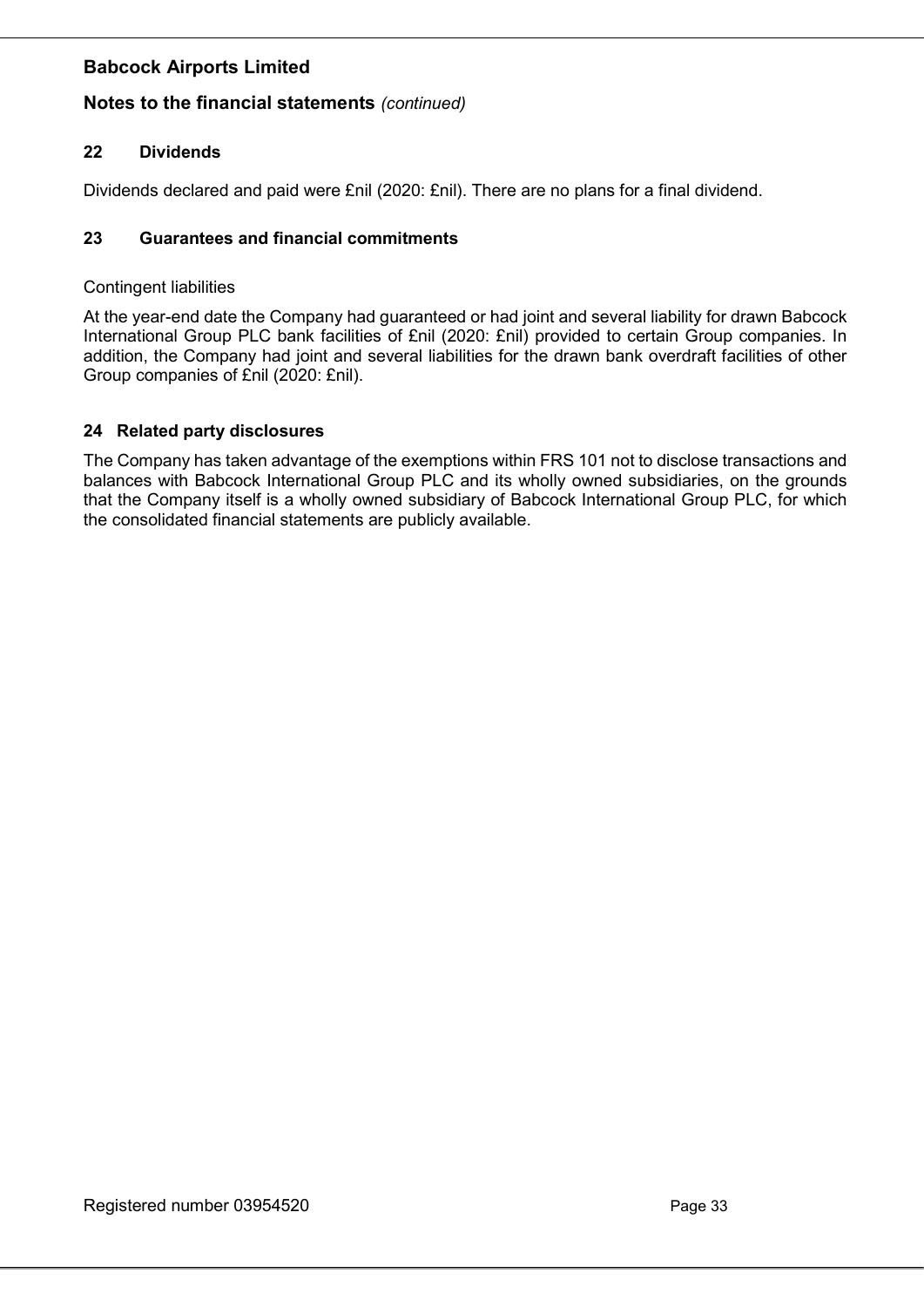## Notes to the financial statements (continued)

### 25 Pension commitments

The Company accounts for pension costs in accordance with IAS 19. The Company contributes to a defined contribution scheme in the UK in respect of a number of its employees. The Company is also a contributing employer to a defined benefit scheme (the "Babcock International Group Pension Scheme"). The Company is severally liable, along with the other participating employers, for the assets and liabilities of the scheme. The allocation of the assets and liabilities of the scheme which has been recognised in these financial statements are detailed in this note.

The nature of the scheme is that the employees contribute to the schemes with the employers paying the balance of the cost required. The contributions required and the assessment of the assets and the liabilities that have accrued to members and any deficit recovery payments required are agreed by the participating employer companies with the trustees who are advised by an independent, qualified actuary.

The key risks relate primarily to longevity, the expected inflation rate in the future which impacts on pension increases and indirectly salary increases and the discount rate used to value the liabilities. The schemes have mitigated some of these risks by taking out longevity swaps in respect of pensioners and their spouses; through a common investment committee we have significantly hedged the interest rate and inflation risk though derivative instruments; introduced benefit changes impacting future service benefits which included capping of pensionable salaries, capping pension increases, increasing normal retirement age in line with state pension ages; and increased the level of member contributions.

The scheme is funded by payments to legally separate trustee-administered funds. The trustees of the scheme are required by law to act in the best interests of the scheme's members. In addition to determining future contribution requirements (with the agreement of the participating employers), the trustees are responsible for setting the schemes' investment strategy (subject to consultation). The scheme has an independent trustee and member nominated trustees. The scheme is subject to regulation under the funding regime set out in Part III of the Pensions Act 2004.

In the last financial year, the Babcock International Group Pension Scheme was closed to future accrual for some employees. These members moved from active to active deferred members of the scheme, retaining a final salary link.

## Babcock International Group PLC Pension Scheme

The IAS 19 valuation has been updated at 31 March 2021 by an independent qualified actuary using revised assumptions that are consistent with the requirements of IAS 19. The date of the last full actuarial valuation was 31 March 2019. The major assumptions used for the IAS 19 valuation were:

| <b>Major assumptions</b>            | 2021<br>$\frac{0}{0}$ | 2020<br>% |
|-------------------------------------|-----------------------|-----------|
| Rate of increase in salaries        | 2.9                   | 2.0       |
| Rate of increase in pension payment | 3.1                   | 2.6       |
| Discount rate                       | 2.0                   | 2.4       |
| Inflation                           | 2.7                   | 1.8       |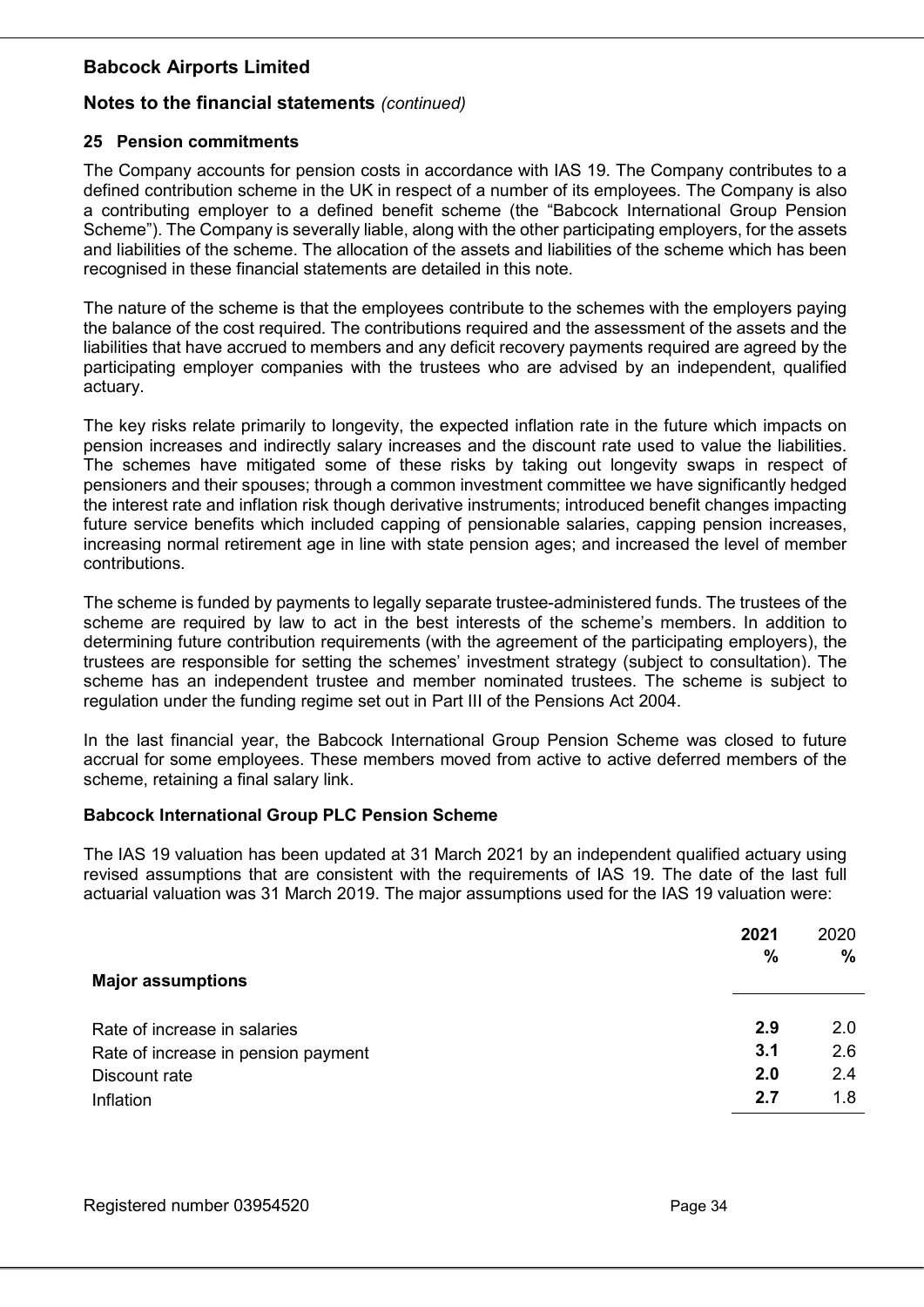## Notes to the financial statements (continued)

## 25 Pension commitments (continued)

The expected total employer contributions to be made by participating employers to the scheme in 2021/22 are £33.5m. The future service rate is 51.1%. The above level of funding is expected to continue until the next actuarial valuation, with valuations carried out every 3 years. Included in employer contributions of £33.5m is £22.9m of deficit recovery payments.

The Company's share of this is allocated based on the percentage of active members of the scheme that it employs. Currently there are no active members

The mortality assumptions used were:

|                                           | 2021<br>Years | 2020<br>Years |
|-------------------------------------------|---------------|---------------|
| Life expectancy from age 65 (male age 65) | 22.1          | 22.1          |
| Life expectancy from age 65 (male age 45) | 22.7          | 22.7          |

The changes to the Babcock International Group Plc balance sheet at March 2021 and the changes to the Babcock International Group Plc income statement for the year to March 2022, if the assumptions were sensitised by the amounts below, would be:

|                                                | <b>Defined</b><br>benefit<br>obligation<br>s 2021 | Income<br>statemen<br>t 2021 |
|------------------------------------------------|---------------------------------------------------|------------------------------|
|                                                | £'000                                             | £'000                        |
|                                                |                                                   |                              |
| Initial assumptions                            | 1,421,689                                         | 8,841                        |
| Discount rate assumptions increased by 0.5%    | (96, 533)                                         | (3,265)                      |
| Discount rate assumptions decreased by 0.5%    | 96,533                                            | 2,289                        |
| Inflation rate assumptions increased by 0.5%   | 57,721                                            | 1,819                        |
| Inflation rate assumptions decreased by 0.5%   | (52, 887)                                         | (1,648)                      |
| Total life expectancy increased by half a year | 32,841                                            | 762                          |
| Total life expectancy decreased by half a year | (32, 841)                                         | (762)                        |
| Salary increase assumptions increased by 0.5%  | 7,677                                             | 455                          |
| Salary increase assumptions decreased by 0.5%  | (7,677)                                           | (455)                        |

The weighted average duration of cash flows (years) was 15.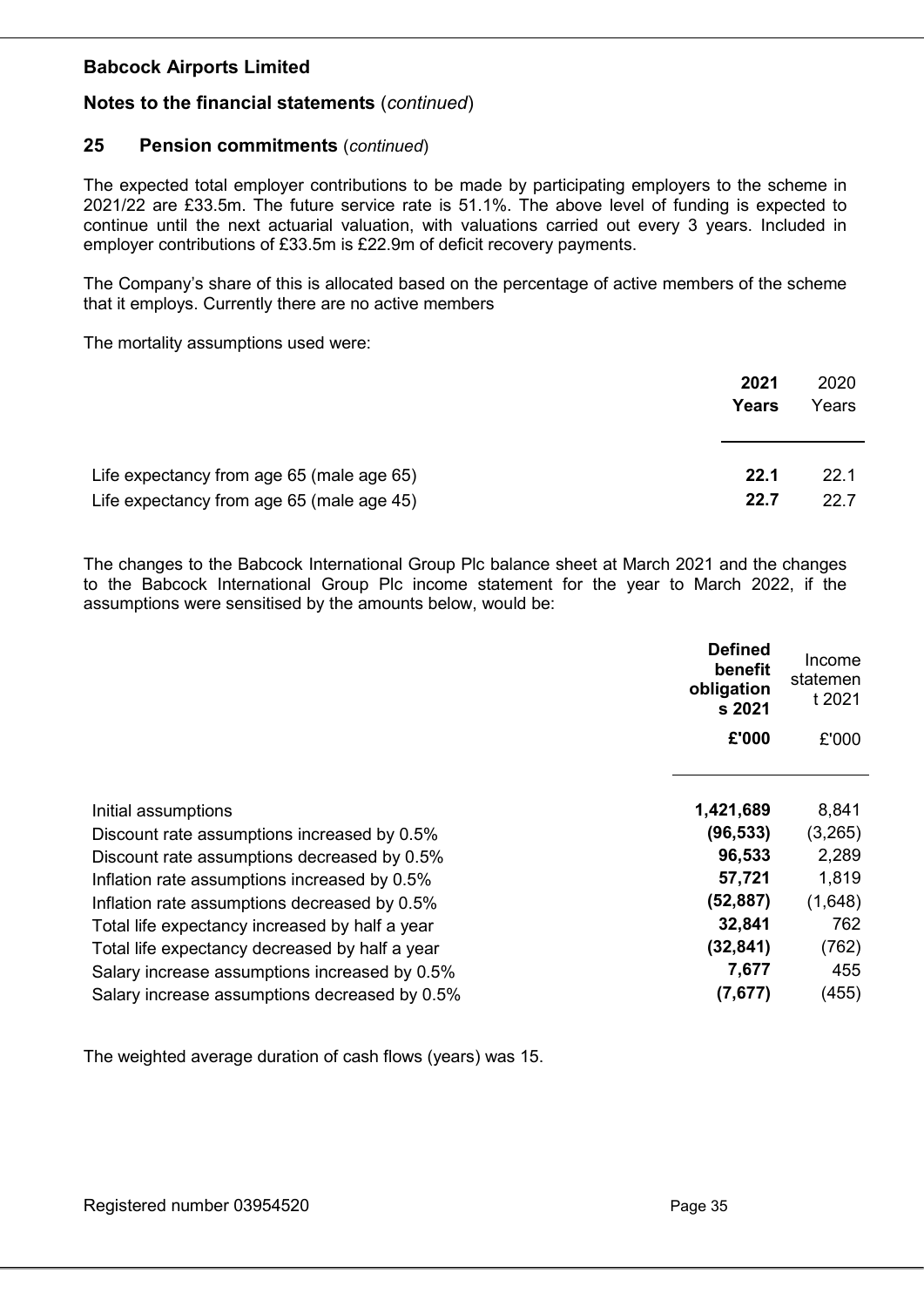## Notes to the financial statements (continued)

## 25 Pension commitments (continued)

The fair value of the assets, the present value of the liabilities and the expected rates of return of the scheme at the balance sheet date of 31 March 2021 were:

|                                              | 2021        | 2020          |
|----------------------------------------------|-------------|---------------|
|                                              | £'000       | £'000         |
| <b>Equities</b>                              | (79)        | 17,851        |
| Property                                     | 138,681     | 136,091       |
| Absolute return and multi-strategy funds     | 77,583      | 87,564        |
| <b>Bonds</b>                                 | 724,997     | 588,848       |
| Matching assets                              | 551,788     | 622,665       |
| Scheme assets                                | 1,492,970   | 1,453,019     |
| Active position on longevity swaps           | (53,800)    | (65, 642)     |
| Total assets                                 | 1,439,170   | 1,387,377     |
| Present market value of liabilities - funded | (1,421,689) | (1, 276, 793) |
| <b>Pension Surplus</b>                       | 17,481      | 110,584       |

All the assets of the scheme are quoted except for the longevity swaps.

The scheme does not invest directly in assets or share of Babcock International Group Plc.

The Babcock Airports Limited net pension assets of £nil (2020: £ nil) represents 0.0% (2020: 0.0%) of the Babcock International Group PLC Net Pension Surplus.

The longevity swaps have been valued, in 2021, in line with assumptions that are consistent with the requirements of IFRS 13.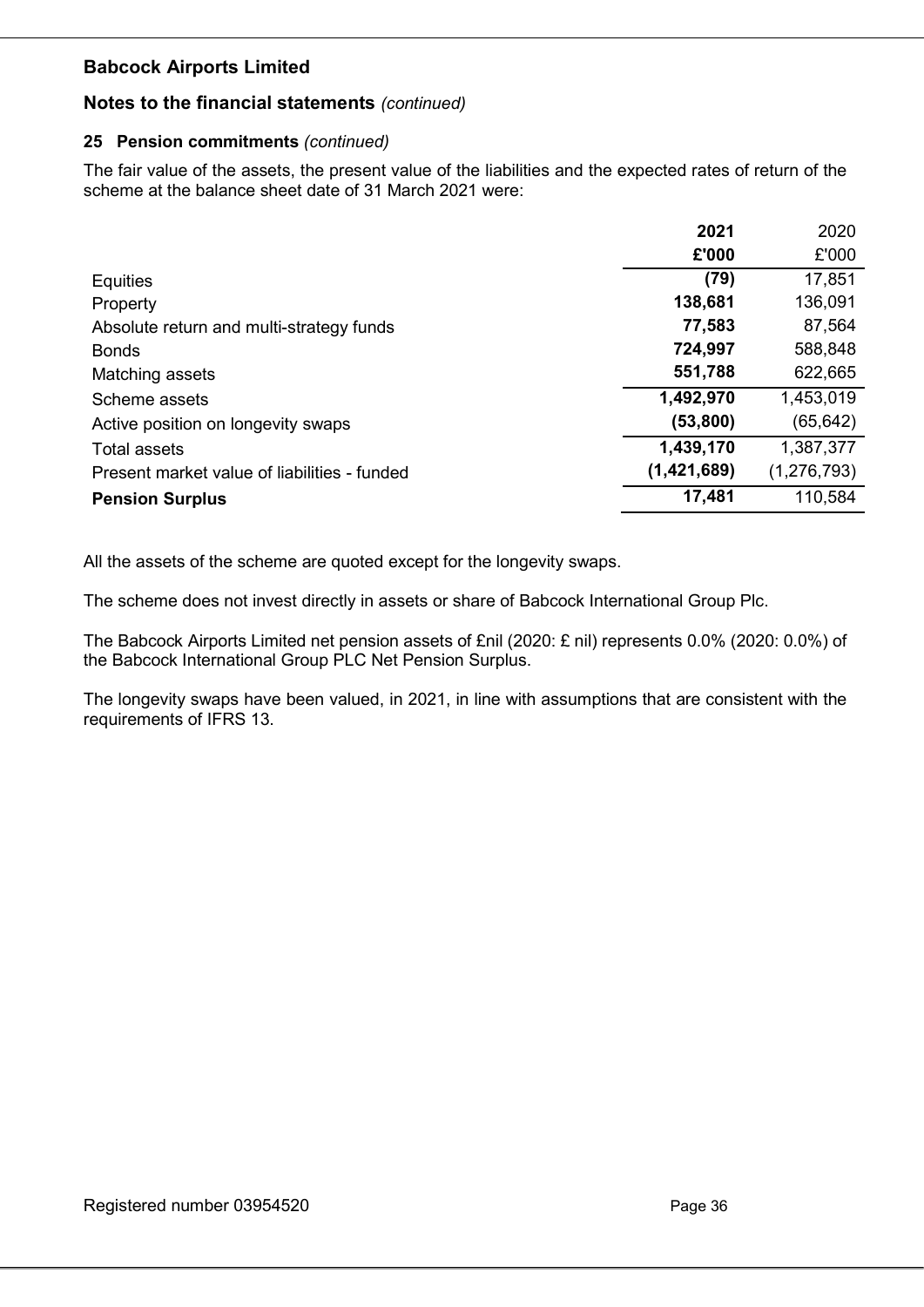## Notes to the financial statements (continued)

#### 25 Pension commitments (continued)

| Analysis of amount charged to the income statement in Babcock | 2021    | 2020    |
|---------------------------------------------------------------|---------|---------|
| <b>International Group PLC</b>                                | £'000   | £'000   |
|                                                               |         |         |
| Current service cost                                          | 5,741   | 6,693   |
| Incurred expenses                                             | 2,596   | 1,970   |
| Past service cost                                             | 999     |         |
| Settlement                                                    |         |         |
| Total included within operating profit                        | 9,336   | 8,663   |
| Net interest income                                           | (2,843) | (1,300) |
| Total charged to the income statement                         | 6,493   | 7,363   |

The amounts charged to the income statement in these financial statements, based on the Company's allocation of the total Babcock International Group Plc charge, included £nil for service cost (2020: £ nil), £nil for incurred expenses (2020: £ nil), £nil for past service cost (2020: £ nil), £nil for settlement (2020: £ nil), and net interest income of £nil (2020: £ nil).

| Analysis of amount included in Babcock International Group PLC<br>statement of comprehensive income ("SOCI") | 2021<br>£'000        | 2020<br>£'000     |
|--------------------------------------------------------------------------------------------------------------|----------------------|-------------------|
|                                                                                                              |                      |                   |
| Actuarial (loss)/gain recognised in the SOCI<br>Experience (losses)                                          | (117,988)<br>(9,021) | 56,807<br>(6,371) |
| Other gain/(loss)                                                                                            | 13,418               | (4,088)           |
|                                                                                                              | (113, 591)           | 46,348            |

The actuarial loss recognised in the SOCI in these financial statements, based on the Company's allocation of the total Babcock International Group Plc movement, was a loss of £nil (2020: Loss £5,103,000).

The equity investments and bonds are valued at bid price.

|                                                                                            | 2021      | 2020      |
|--------------------------------------------------------------------------------------------|-----------|-----------|
|                                                                                            | £'000     | £'000     |
| Reconciliation of Fair Value of scheme assets in Babcock International<br><b>Group PLC</b> |           |           |
| At 1 April                                                                                 | 1,453,019 | 1,468,976 |
| Interest                                                                                   | 34,244    | 34,345    |
| Employee contributions                                                                     | 99        | 140       |
| <b>Employer contributions</b>                                                              | 26,981    | 21,874    |
| Benefits paid                                                                              | (80, 924) | (80, 602) |
| Settlement                                                                                 |           |           |
| Actuarial gain                                                                             | 59,551    | 8,286     |
| At 31 March                                                                                | 1,492,970 | 1,453,019 |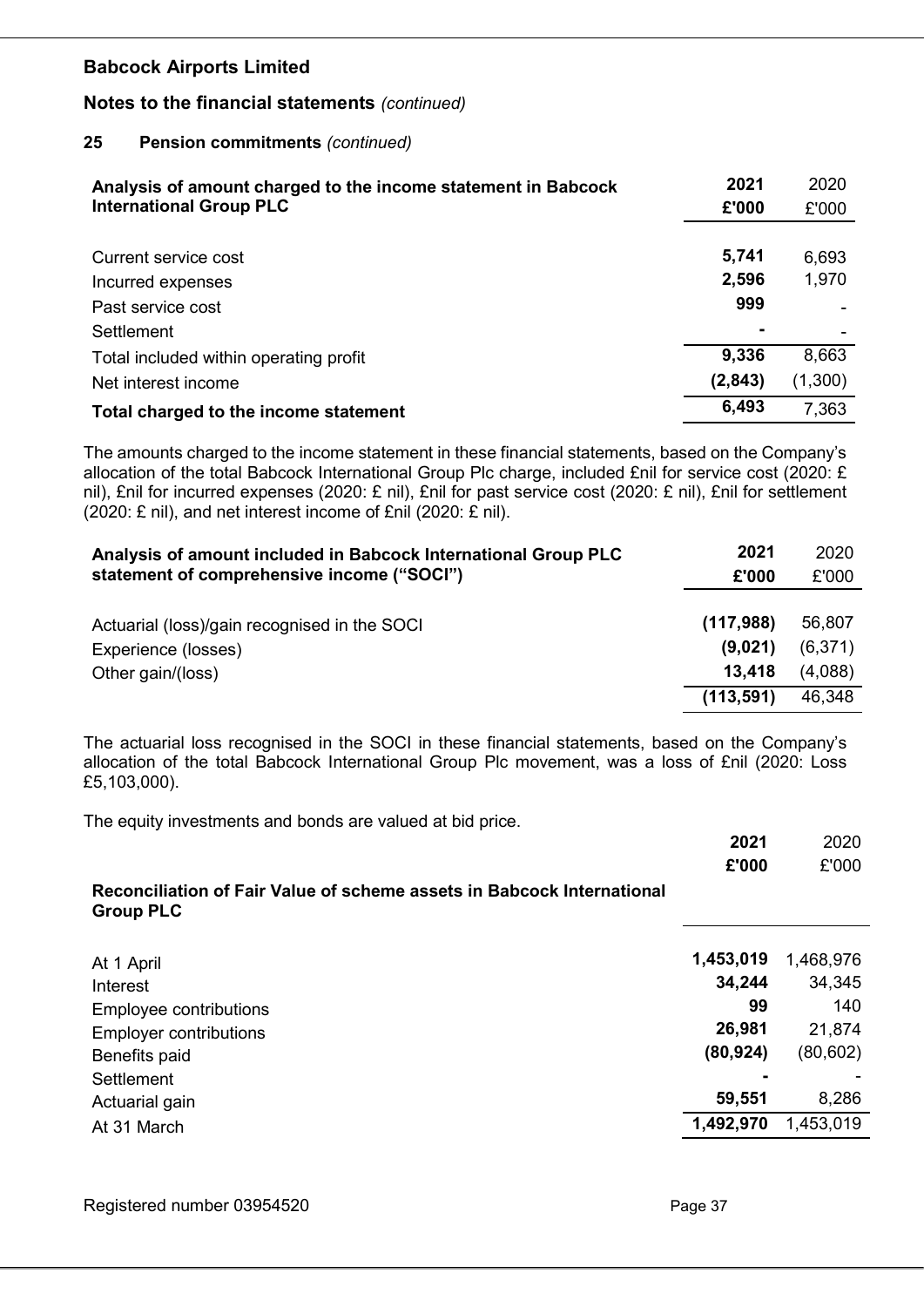## Notes to the financial statements (continued)

### 25 Pension commitments (continued)

| Reconciliation of reimbursement rights                                    | 2021<br>£'000                   | 2020<br>£'000                    |
|---------------------------------------------------------------------------|---------------------------------|----------------------------------|
| At 1 April<br>Interest on reimbursement rights<br><b>Actuarial losses</b> | (65, 642)<br>(1, 576)<br>13,418 | (60, 111)<br>(1, 444)<br>(4,087) |
| At 31 March                                                               | (53, 800)                       | (65, 642)                        |
| Reconciliation of present value of scheme liabilities                     | 2021<br>£000                    | 2020<br>£000                     |
| At 1 April                                                                | 1,276,793                       | 1,359,140                        |
| Service cost                                                              | 5,741                           | 6,693                            |
| Incurred expenses                                                         | 2,596                           | 1,970                            |
| Interest on liabilities                                                   | 29,825                          | 31,602                           |
| <b>Employee contributions</b>                                             | 99                              | 140                              |
| Actuarial loss - demographics                                             | 11,371                          | 6,350                            |
| Actuarial loss/(gain) - financial                                         | 166,168                         | (54, 871)                        |
| <b>Experience losses</b>                                                  | 9,021                           | 6,371                            |
| Benefits paid                                                             | (80, 924)                       | (80, 602)                        |
| Past Service cost<br>Settlement                                           | 999                             |                                  |
| At 31 March                                                               | 1,421,689                       | 1,276,793                        |

The surplus recognised in these financial statements, based on the Company's allocation of the total Babcock International Group Plc assets and liabilities for this scheme, was £nil (2020: £ nil).

Contributions payable by the Company to the Defined Benefit Scheme amounted to £nil (2020: £1,947,000).

## Babcock International Group Defined Contribution Scheme

The pension charge for the year represents contributions payable by the Company to the scheme and amounted to £1,545,000 (2020: £3,629,000).